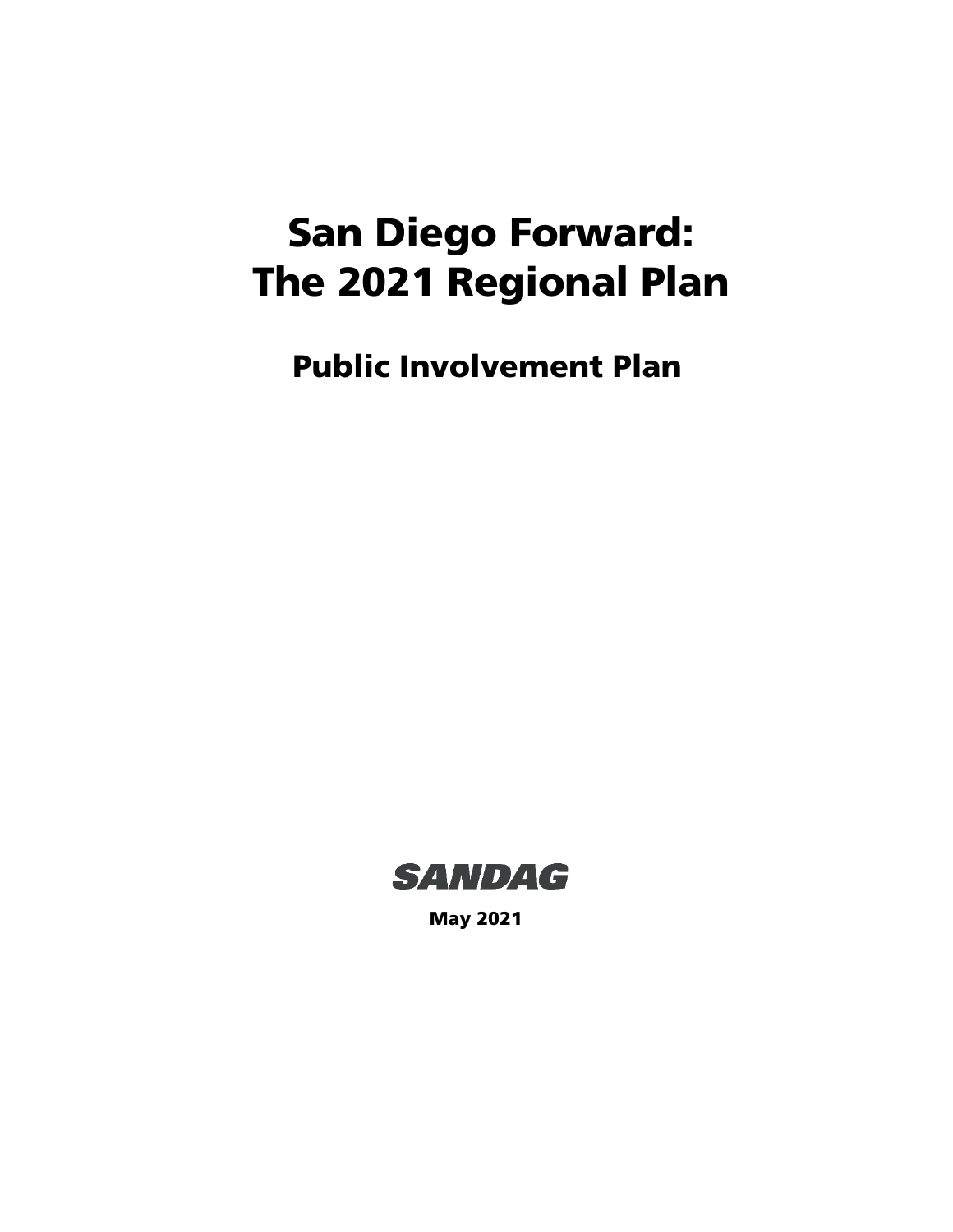# SANDAG Board of Directors

**Vice Chair**

The 18 cities and county government are SANDAG serving as the forum for regional decision-making. SANDAG builds consensus; plans, engineers, and builds public transit; makes strategic plans; obtains and allocates resources; and provides information on a broad range of topics pertinent to the region's quality of life.

#### **Chair**

Hon. Catherine Blakespear Hon. Todd Gloria

**City of Carlsbad**

Hon. Matt Hall, Mayor (A) Hon. Priya Bhat-Patel, Councilmember (A) Keith Blackburn, Mayor Pro Tem

#### **City of Chula Vista**

Hon. Mary Salas, Mayor (A) Hon. Steve Padilla, Councilmember (A) Hon. John McCann, Councilmember

#### **City of Coronado**

Hon. Richard Bailey, Mayor (A) Hon. Bill Sandke, Councilmember (A) Hon. Mike Donovan, Councilmember

#### **City of Del Mar**

Hon. Terry Gaasterland, Mayor (A) Hon. Dave Druker, Councilmember (A) Hon. Dan Quirk, Councilmember

#### **City of El Cajon**

Hon. Bill Wells, Mayor (A) Hon. Steve Goble, Deputy Mayor

#### **City of Encinitas**

Hon. Catherine Blakespear, Mayor (A) Hon. Joe Mosca, Councilmember (A) Hon. Kellie Hinze, Councilmember

#### **City of Escondido**

Hon. Paul McNamara, Mayor (A) Hon. Mike Morasco, Councilmember (A) Hon. Consuelo Martinez, Councilmember

#### **City of Imperial Beach**

Hon. Serge Dedina, Mayor (A) Hon. Ed Spriggs, Councilmember (A) Hon. Paloma Aguirre, Councilmember

#### **City of La Mesa**

Hon. Jack Shu, Councilmember (A) Hon. Mark Arapostathis, Mayor (A) Hon. Akilah Weber, Councilmember

#### **City of Lemon Grove**

Hon. Racquel Vasquez, Mayor (A) Hon. Jennifer Mendoza, Councilmember (A) Hon. George Gastil, Councilmember

#### **City of National City**

Hon. Alejandra Sotelo-Solis, Mayor (A) Hon. Mona Rios, Councilmember (A) Hon. Marcus Bush, Councilmember

#### **City of Oceanside**

Hon. Christopher Rodriguez, Councilmember (A) Hon. Ryan Keim, Councilmember (A) Vacant

#### **City of Poway**

Hon. Steve Vaus, Mayor (A) Hon. John Mullin, Councilmember (A) Hon. Caylin Frank, Councilmember

#### **City of San Diego**

Hon. Todd Gloria, Mayor (A) Hon. Vivian Moreno, Councilmember (A) Hon. Marni Von Wilpert, Councilmember Hon. Jennifer Campbell, Council President (A) Hon. Raul Campillo, Councilmember (A) Hon. Joe LaCava, Councilmember

#### **City of San Marcos**

Hon. Rebecca Jones, Mayor (A) Hon. Sharon Jenkins, Mayor Pro Tem (A) Hon. Ed Musgrove, Councilmember

**Second Vice Chair** Hon. Alejandra Sotelo-Solis

## **City of Santee**

Hon. John Minto, Mayor (A) Hon. Laura Koval, Councilmember (A) Hon. Rob McNelis, Vice Mayor

**Executive Director** Hasan Ikhrata

## **City of Solana Beach**

Hon. Lesa Heebner, Mayor (A), Hon. David A. Zito, Councilmember (A), Hon. Jewel Edson, Councilmember

## **City of Vista**

Hon. Judy Ritter, Mayor (A) Hon. John Franklin, Councilmember (A) Hon. Joe Green, Councilmember

#### **County of San Diego**

Hon. Terra Lawson-Remer, Supervisor (A) Hon. Nora Vargas, Supervisor Hon. Joel Anderson, Supervisor (A) Hon. Nora Vargas, Supervisor

#### **Advisory Members**

**Imperial County** Hon. Jesus Eduardo Escobar, Supervisor (A) Mark Baza, Imperial County Transportation Commission

#### **California Department of Transportation**

Toks Omishakin, Executive Director (A) Gustavo Dallarda, District 11 Director (A) Ann Fox, Deputy Director

#### **Metropolitan Transit System** Hon. Paloma Aguirre

(A) Hon. Vivian Moreno

## **North County Transit District**

Hon. Tony Kranz (A) Hon. Sharon Jenkins (A) Hon. Priya Bhat-Patel

#### **U.S. Department of Defense**

Joe Stuyvesant, Navy Region Southwest Executive Director (A) Steve Chung, Navy Region Southwest

## **Port of San Diego**

Hon. Garry Bonelli, Commissioner (A) Hon. Dan Malcolm, Commissioner **San Diego County Water Authority**

#### Mel Katz, Director (A) Consuelo Martinez

(A) Hon. Mona Rios **San Diego County Regional Airport Authority**

Johanna Schiavoni (A) Paul Robinson

#### **Southern California Tribal Chairmen's Association**

Hon. Cody Martinez, Chairman, Sycuan Band of the Kumeyaay Nation Hon. Erica Pinto, Chairwoman, Jamul Indian Village of California

#### **Mexico**

Hon. Carlos González Gutiérrez Cónsul General of Mexico (A) Hon. Mario Figueroa Deputy Cónsul General of Mexico (A) Hon. Natalia Figueroa, Vice Consul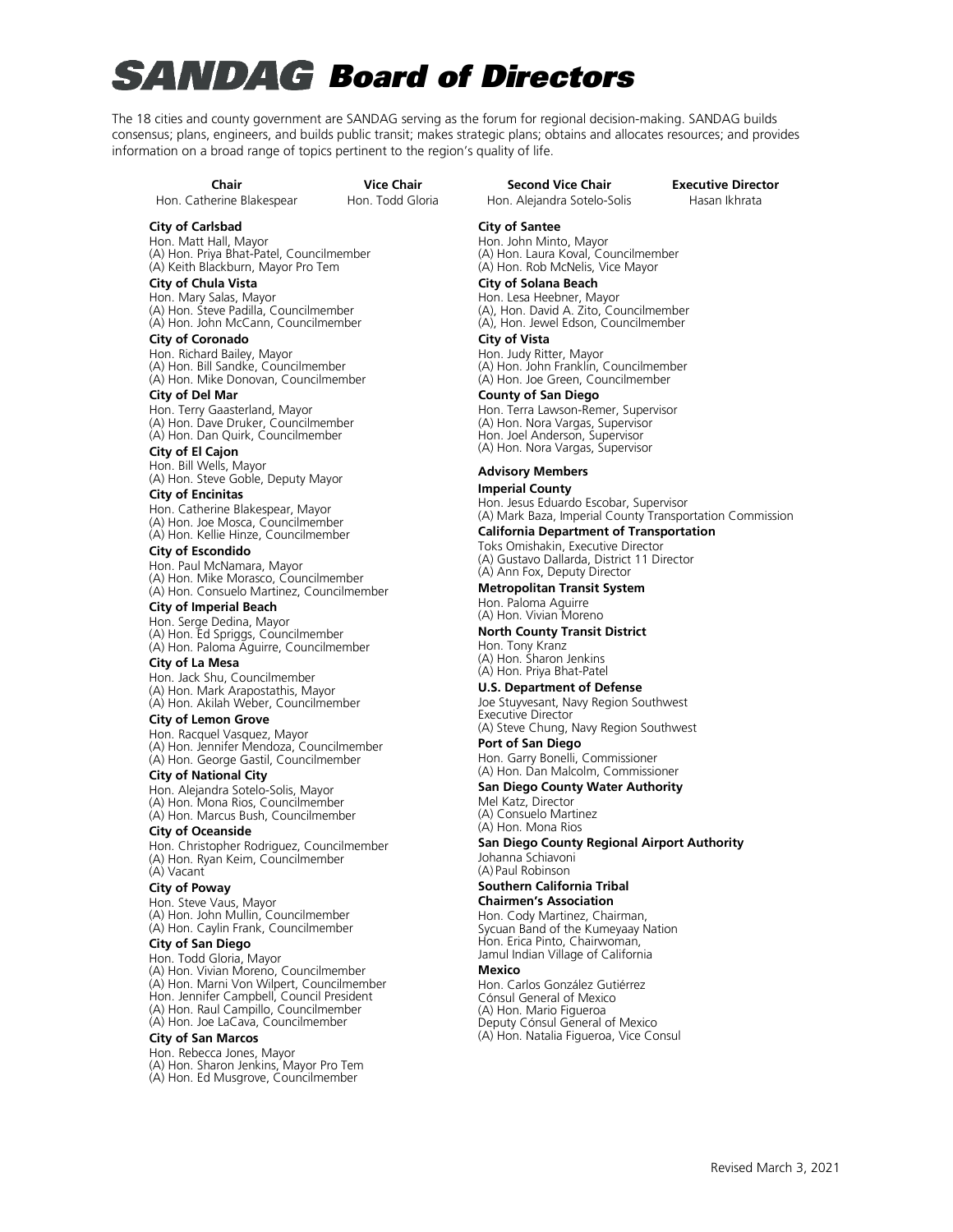# **TABLE OF CONTENTS**

| 1.0 |                                                                                             |                                                                   |  |  |  |  |
|-----|---------------------------------------------------------------------------------------------|-------------------------------------------------------------------|--|--|--|--|
| 1.1 |                                                                                             |                                                                   |  |  |  |  |
| 2.0 |                                                                                             | PUBLIC INVOLVEMENT PLAN STRATEGIES AND IMPLEMENTATION TECHNIQUES4 |  |  |  |  |
| 2.1 |                                                                                             |                                                                   |  |  |  |  |
| 2.2 |                                                                                             |                                                                   |  |  |  |  |
| 2.3 |                                                                                             |                                                                   |  |  |  |  |
| 2.4 |                                                                                             |                                                                   |  |  |  |  |
|     | 2.4.1                                                                                       |                                                                   |  |  |  |  |
|     | 2.4.2                                                                                       |                                                                   |  |  |  |  |
|     | 2.4.3                                                                                       |                                                                   |  |  |  |  |
|     | 2.4.4                                                                                       |                                                                   |  |  |  |  |
|     | 2.4.5                                                                                       |                                                                   |  |  |  |  |
|     | 2.4.6                                                                                       |                                                                   |  |  |  |  |
| 3.0 |                                                                                             | SOCIAL EQUITY, ENVIRONMENTAL JUSTICE, AND COORDINATION WITH OTHER |  |  |  |  |
| 3.1 |                                                                                             |                                                                   |  |  |  |  |
| 3.2 |                                                                                             |                                                                   |  |  |  |  |
| 3.3 |                                                                                             |                                                                   |  |  |  |  |
| 3.4 |                                                                                             |                                                                   |  |  |  |  |
| 3.5 | Coordination with California Metropolitan Planning Organizations, Air Quality, and Regional |                                                                   |  |  |  |  |
| 4.0 |                                                                                             |                                                                   |  |  |  |  |
| 5.0 |                                                                                             |                                                                   |  |  |  |  |
|     |                                                                                             |                                                                   |  |  |  |  |
|     |                                                                                             |                                                                   |  |  |  |  |
|     |                                                                                             |                                                                   |  |  |  |  |
|     |                                                                                             |                                                                   |  |  |  |  |
|     |                                                                                             |                                                                   |  |  |  |  |
|     |                                                                                             |                                                                   |  |  |  |  |
|     |                                                                                             |                                                                   |  |  |  |  |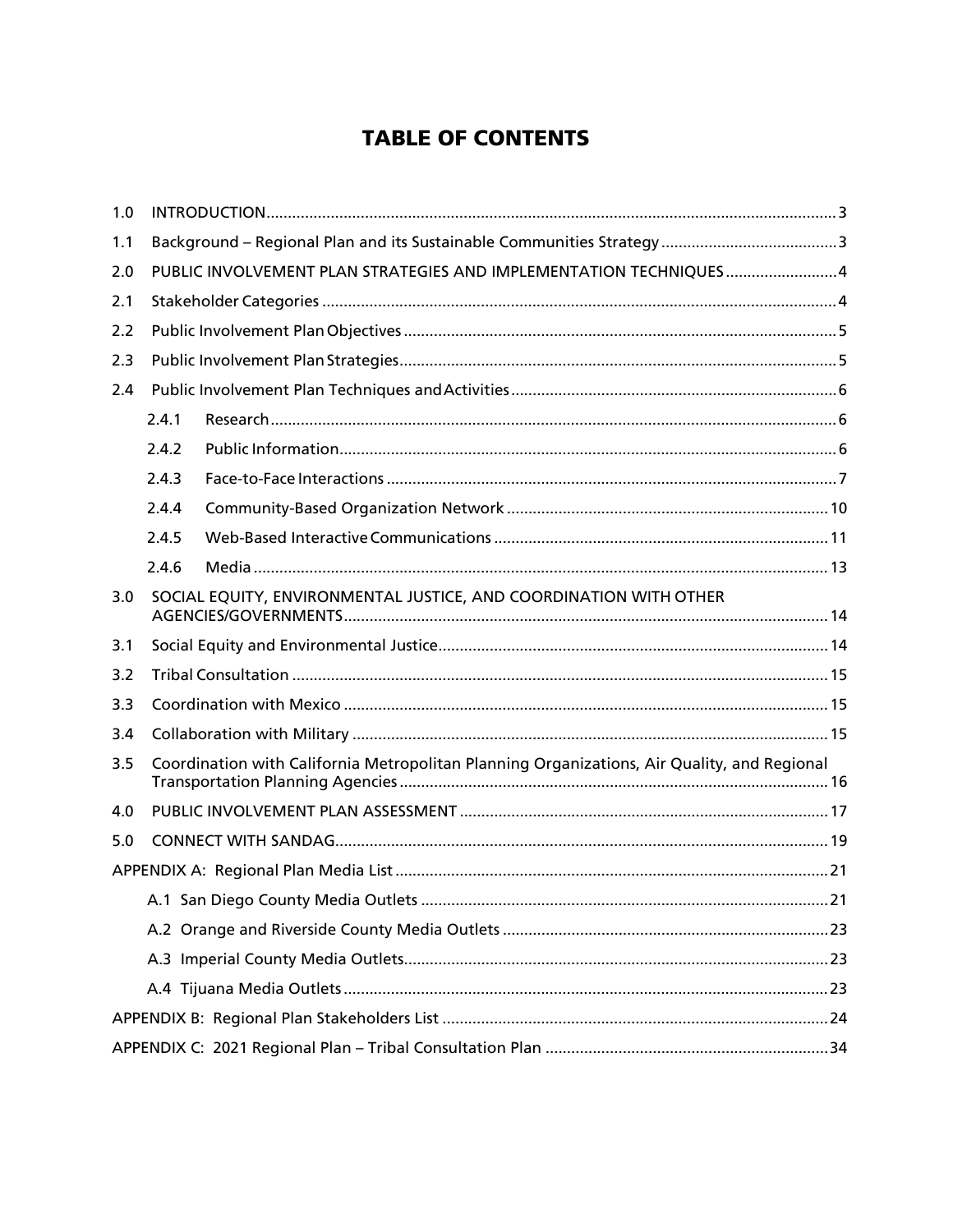#### <span id="page-3-0"></span>1.0 INTRODUCTION

SANDAG is leading a broad-based community effort to develop San Diego Forward: The 2021 Regional Plan (2021 Regional Plan). Last adopted in October 2015, the Regional Plan combines the big-picture vision for how our region will grow to 2050 and beyond with an implementation program to help make that vision a reality.

This Public Involvement Plan (PIP) is intended to support the development of the 2021 Regional Plan, creating a variety of opportunities for individuals, organizations, agencies, and other stakeholders to provide meaningful input. The PIP has been created based on input obtained throughout the development of the 2015 Regional Plan, including feedback from the SANDAG Board of Directors, Policy Advisory Committees, working groups, tribal governments, surveys, a wide variety of communications experts, and our regional stakeholders and partners, including a network of Community Based Organizations (CBOs).

The PIP was drafted using the guidelines provided by the agency's overall Public Participation Plan (PPP), which provides the foundation for specific public outreach approaches developed to support individual projects and programs. In addition, the PIP addresses state outreach requirements as identified in California Senate Bill 375 (Steinberg, 2008) (SB 375) and from the 2017 RTP Guidelines for MPOs prepared by the California Transportation Commission. The PIP describes efforts that SANDAG will undertake to secure input on: priorities for transportation projects, programs, and services; transportation networks; infrastructure recommendations; funding alternatives; policies and programs; performance measures; achievement of greenhouse gas (GHG) emissions reduction targets; and other related issues.

This PIP is intended to be a living document. Because of the fluid nature of public participation, this plan may be updated at major milestones and adjusted in response to issues and circumstances that arise throughout the planning process.

Due to the Coronavirus (COVID-19) global pandemic and associated public health emergency, all SANDAG Regional Plan public involvement plan activities occurring after March 19, 2020, and during the public health emergency will be conducted virtually in accordance with Governor Newsom's State of Emergency declaration regarding the COVID-19 outbreak, Executive Order N-29-20, and the Guidance for Gatherings issued by the California Department of Public Health.

## <span id="page-3-1"></span>1.1 Background

In February 2019, the SANDAG Board approved an action plan to develop a bigger and bolder vision for the 2021 Regional Plan that transforms the way people and goods move throughout the San Diego region, offers true alternatives to driving, protects the environment, creates healthy communities, and stimulates economic growth to benefit all San Diegans. This new vision for the region's future will guide development of an innovative transportation network for the 2021 Regional Plan, anticipated to be adopted by the SANDAG Board of Directors in late 2021.

The 2021 Regional Plan combines two of the agency's most important regional policy documents: The Regional Comprehensive Plan (RCP) and the Regional Transportation Plan and Sustainable Communities Strategy (RTP/SCS). The Sustainable Communities Strategy will guide efforts to meet or exceed the region's 19% greenhouse gas (GHG) emissions reduction targets for 2035 mandated by the California Air Resources Board in 2018 through the coordination of land use and transportation, including by creating more compact, walkable, bike-friendly, transit-oriented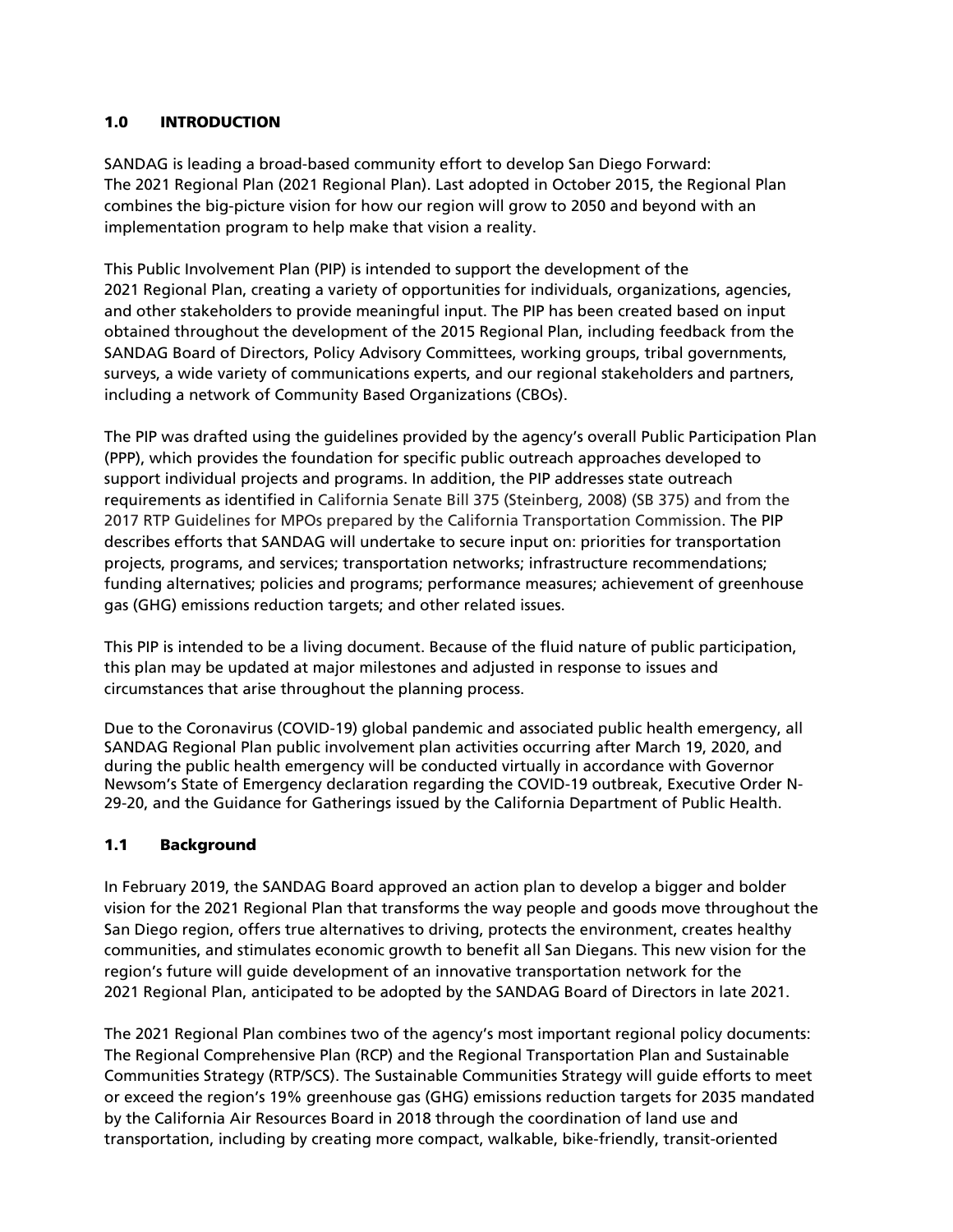communities, preserving important habitat and agricultural areas, and promoting a variety of Transportation Demand Management and system management tools and techniques to maximize the efficiency of the transportation network. SANDAG will work in close partnership will all the region's cities and the county government to create an innovative plan for our growing region.

## <span id="page-4-0"></span>2.0 PUBLIC INVOLVEMENT PLAN STRATEGIES AND IMPLEMENTATION TECHNIQUES

This PIP establishes the framework for a dynamic and interactive process to develop and seek input on the Regional Plan. What follows includes a menu of strategies and techniques that may be used in the public outreach process for the Regional Plan.

## <span id="page-4-1"></span>2.1 Stakeholder Categories

The following is a list of stakeholder categories and interested parties as defined through state and federal requirements pertaining to the development of the Regional Plan. In addition, see Appendix B for a partial list of individuals and organizations that have traditionally participated in long-range planning outreach efforts. That list will be updated throughout the implementation of the PIP.

- Affordable Housing Advocates
- Broad-Based Business Organizations
- Commercial Property Interests
- Congestion Management Agencies
- Environmental Advocates
- Home Builder Representatives
- Homeowner Associations
- Landowners
- Neighborhood and Community Groups
- Transportation Agencies
- Transportation Service Operators
- Transportation Advocates
- Transportation Commissions
- Public Ports
- Tourism
- Natural Disaster Risk Reduction Agencies
- **Military**
- Tribal Governments
- Federal Land Management
- Air Quality Agencies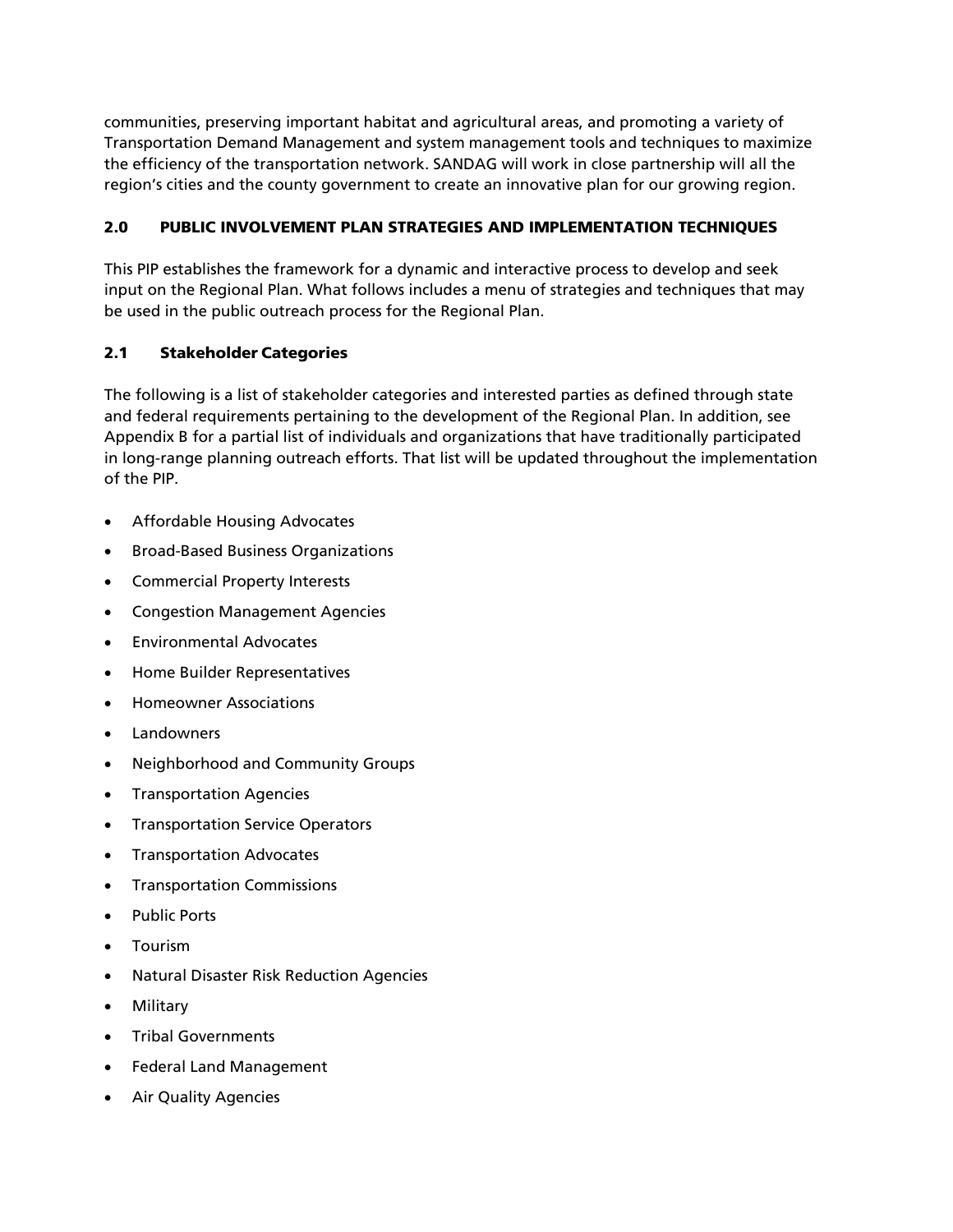## <span id="page-5-0"></span>2.2 Public Involvement Plan Objectives

The primary goal of the PIP for the 2021 Regional Plan is to engage a broad and diverse crosssection of the San Diego region in the development of the plan. Obtaining this input is critical to creating a plan that reflects the varied needs and interests of the San Diego region's residents and businesses.

The objectives of the PIP are as follows:

- Raise awareness of the plan as the region's updated blueprint that will guide the way as our region grows to 2050 and beyond
- Gain meaningful input from a broad range of individuals, organizations, agencies, and local governments throughout the Regional Plan development and decision-making process
- Make proactive efforts to involve communities and members of the public that have traditionally been underserved or not participated in public planning efforts
- Meet or exceed local, state, and federal guidelines and requirements for public involvement in the development of the Regional Plan
- Deploy an inclusive process that leads to broad support for policies, projects, and programs outlined in the Regional Plan

## <span id="page-5-1"></span>2.3 Public Involvement Plan Strategies

The following strategies will be implemented to achieve the objectives identified above:

- Provide timely and accessible public information about the Regional Plan to a broad range of regional stakeholders, including to people with limited internet access
- Make public information accessible in a variety of formats and languages, use easy-tounderstand language and concepts that interested people can related to on a personal level, and use a variety of media, including innovative visualization techniques
- Provide a variety of opportunities for the public to be involved, and use technology to reach stakeholders who may not be inclined to participate in traditional outreach methods
- Use a variety of tactics to bring the conversation to the public, ranging from in-person interactions prior to the COVID-19 pandemic (such as pop-up outreach in public places) to virtual and online engagement (such as smart phones and social media platforms)
- Employ a diverse group of spokespeople to communicate with the public regarding the Regional Plan, including Board members, staff, partner agencies, Community-Based Organizations, and interested stakeholders
- Widely promote opportunities for public input to reach a broad and diverse audience
- Communicate the decision-making process to stakeholders and indicate how their input is used in the development of theplan
- Document and address public comments received during the public involvement process
- Disseminate information to related agencies, metropolitan planning organizations, and engaged sectors throughout the state of California and the nation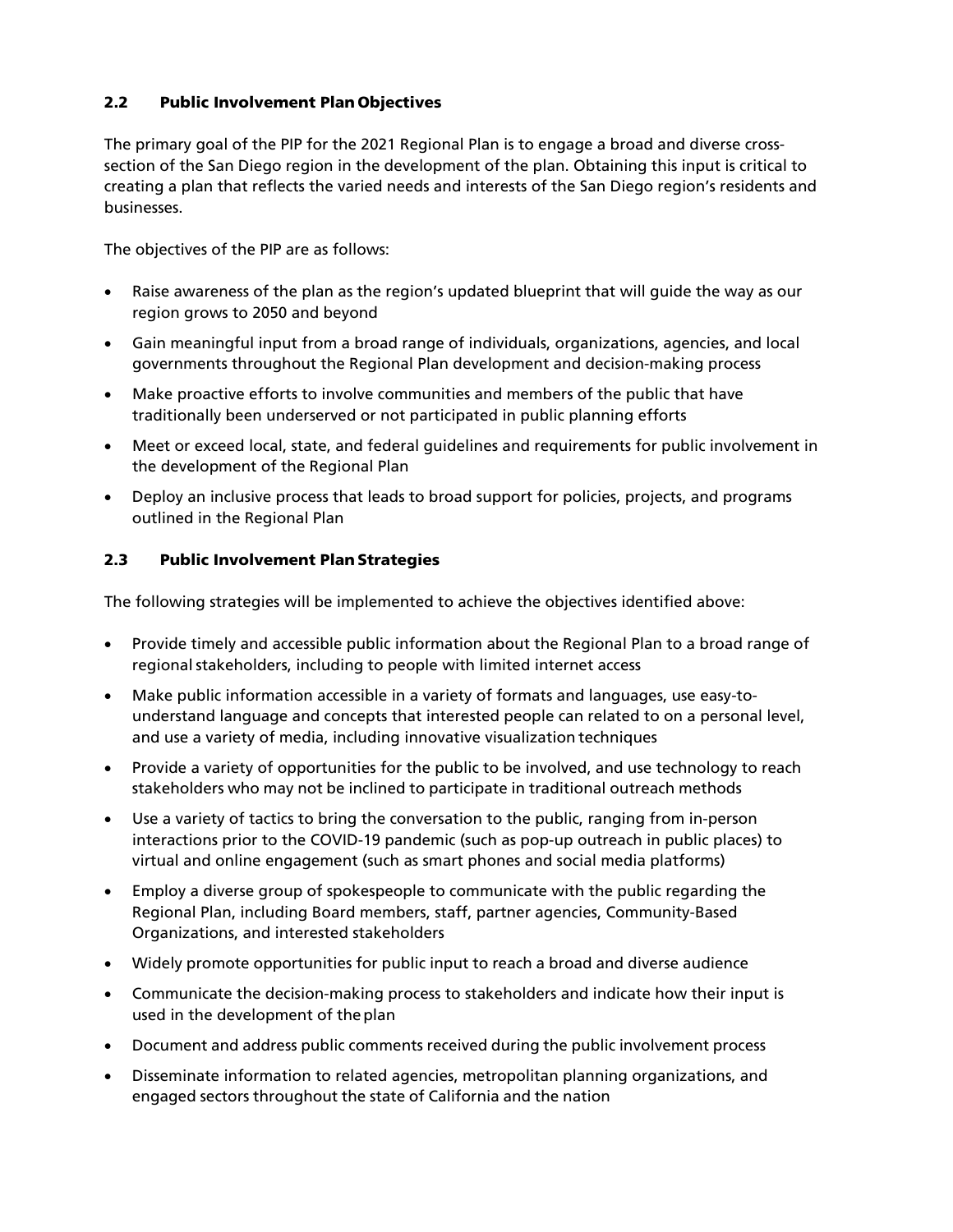• Assess the effectiveness of the PIP at key milestones (i.e., following workshops or release of draft documents) to evaluate how the strategies and tactics worked and what enhancements could be made for future phases

#### <span id="page-6-0"></span>2.4 Public Involvement Plan Techniques and Activities

The PIP proposes six main approaches for implementing the strategies above in coordination with key milestones in the development of the Regional Plan, which may include:

- *Research*: Focus groups, roundtable discussions, public opinionsurveys
- *Public information*: Written materials, public notices, Board reports, presentations, summary documents made available in-print and online
- *In-person and virtual interactions*: SANDAG Board and committee meetings, briefings and presentations, small group meetings, community event information booths, publicworkshops
- C*ommunity-Based Organizations (CBOs)*: Partnership network with regional CBOs to reach underserved communities, including people with low income and people of color
- *Digital information and communications*: Website, extensive social media, email updates, text, "virtual" public workshops, visualizations, surveys, videos, renderings
- *Media*: Earned media, media partnerships, paid media

## <span id="page-6-1"></span>*2.4.1 Research*

To gauge public knowledge and opinion about issues related to regional planning, focus groups, roundtable discussions, and public opinion surveys may be conducted at the outset of the public involvement program. Existing survey and election-related data may be used to understand profiles and seek geographic-based input on a variety of Regional Plan topics. This research could help identify key topics and the most effective means of public engagement. Additional focus groups and surveys may be conducted as the planning process unfolds to determine the effectiveness of the outreach effort and identify opportunities for improvement. The information gained from this research could help SANDAG make adjustments, as needed, to optimize the outreach effort and inform future outreach processes.

## <span id="page-6-2"></span>*2.4.2 Public Information*

Create and distribute clear, concise, and engaging information to support public involvement efforts. These materials will have a consistent look and feel, reflecting the branding developed for the plan.

Below is a menu of materials that may be used to provide information about the plan and its components; the development process; why this process is relevant to the region's residents; and information about how, when, and why stakeholders should get involved. All materials will be written in easy-to-understand terms with limited jargon and provided in Spanish or other languages/formats as needed. Materials will be distributed via a range of channels, including electronically (email and website); at in-person and virtual presentations, meetings, and events; at community locations (libraries, recreation centers, senior centers, and stores); and in the media (both social media and traditional media, including notices and advertisements). Materials will be updated as needed throughout the process.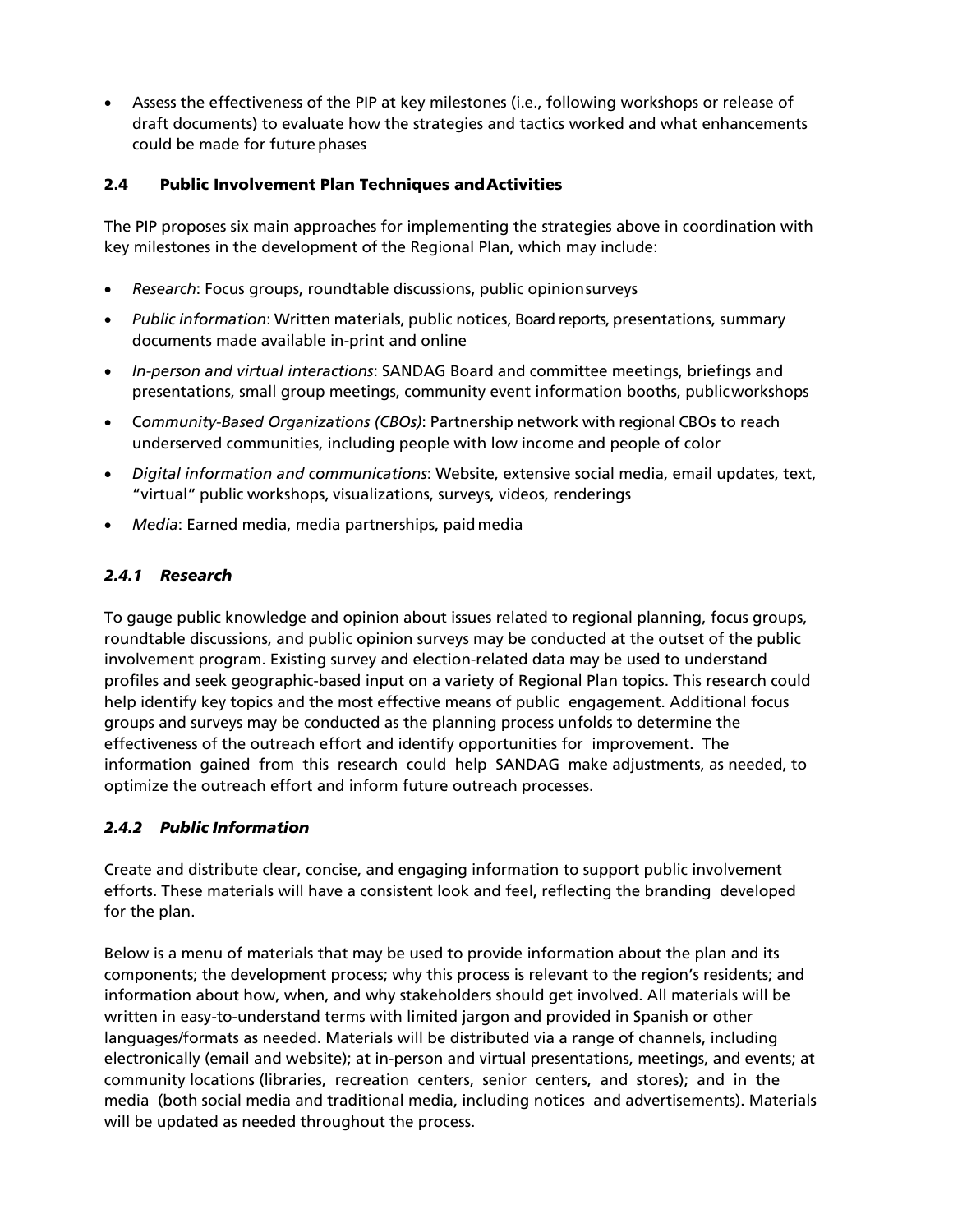- *Project fact sheet*: Basic information about the Regional Plan, its components, purpose, timeline, and information about how to get involved. (Translated into Spanish, with translation to other languages available upon request, and available online.)
- *Project brochure*: Engaging images, a summary of opportunities for public involvement, key messages, and basic information about the Regional Plan and its timeline. (Translated into Spanish, with translation to other languages available upon request, and available online.)
- *Multimedia presentation*: An interactive and engaging presentation for speakers bureau opportunities, intended to explain and draw people into the planning process, encouraging individuals and organizations to getinvolved.
- *QuickGuide*: A brief document outlining the Regional Plan's goals, objectives, planning investments, and implementation strategy. A graphics heavy document providing a brief summary of the contents of the Regional Plan that is reader friendly and available in both English and Spanish.
- *Public notices:* Notices for public meetings and opportunities for public comment published via a variety media outlets, advertisements, and printed materials targeting all segments of the region's population.
- *Frequently Asked Questions:* Addressing the most common questions about the plan and its components.
- *Phone line and email address:* A dedicated phone line and email account, providing easy methods for the public to make comments and ask questions.

## <span id="page-7-0"></span>*2.4.3 In-person and Virtual Interactions*

Public involvement efforts can be used to create opportunities for SANDAG to interact directly with stakeholders in a variety of formats, either in-person or virtually. Translation services will be provided as needed for presentations, public workshops, and events. Public outreach opportunities include:

• *Presentations to SANDAG Board, Policy Advisory Committees, and Working Groups*

Presentations to the SANDAG Board, Policy Advisory Committees, and Working Groups throughout the process will provide updates on plan development, share input received from the public, and receive policy direction. These meetings are open to the public and provide ongoing opportunities for discussion and input at multiple stages of the planning process. A wide variety of public stakeholders sit on numerous SANDAG working groups, which range in topic area from energy, to disabled access, to housing, to environmental preservation, and bike- and pedestrian-related issues. Members of all these boards are asked to share information with their constituencies, encourage them to get engaged in the process, and offer SANDAG their feedback about the Regional Plan. Board members also are asked to help identify interested stakeholders and organizations, as well as outreach opportunities.

• *StakeholderInterviews/Briefings*

Conduct informal interviews/briefings with key stakeholders. These interviews/briefings provide an opportunity to share information about the plan and its purpose, as well as seek input about how stakeholder groups would like to be involved in the process and what public involvement strategies are the most effective with their respective constituencies.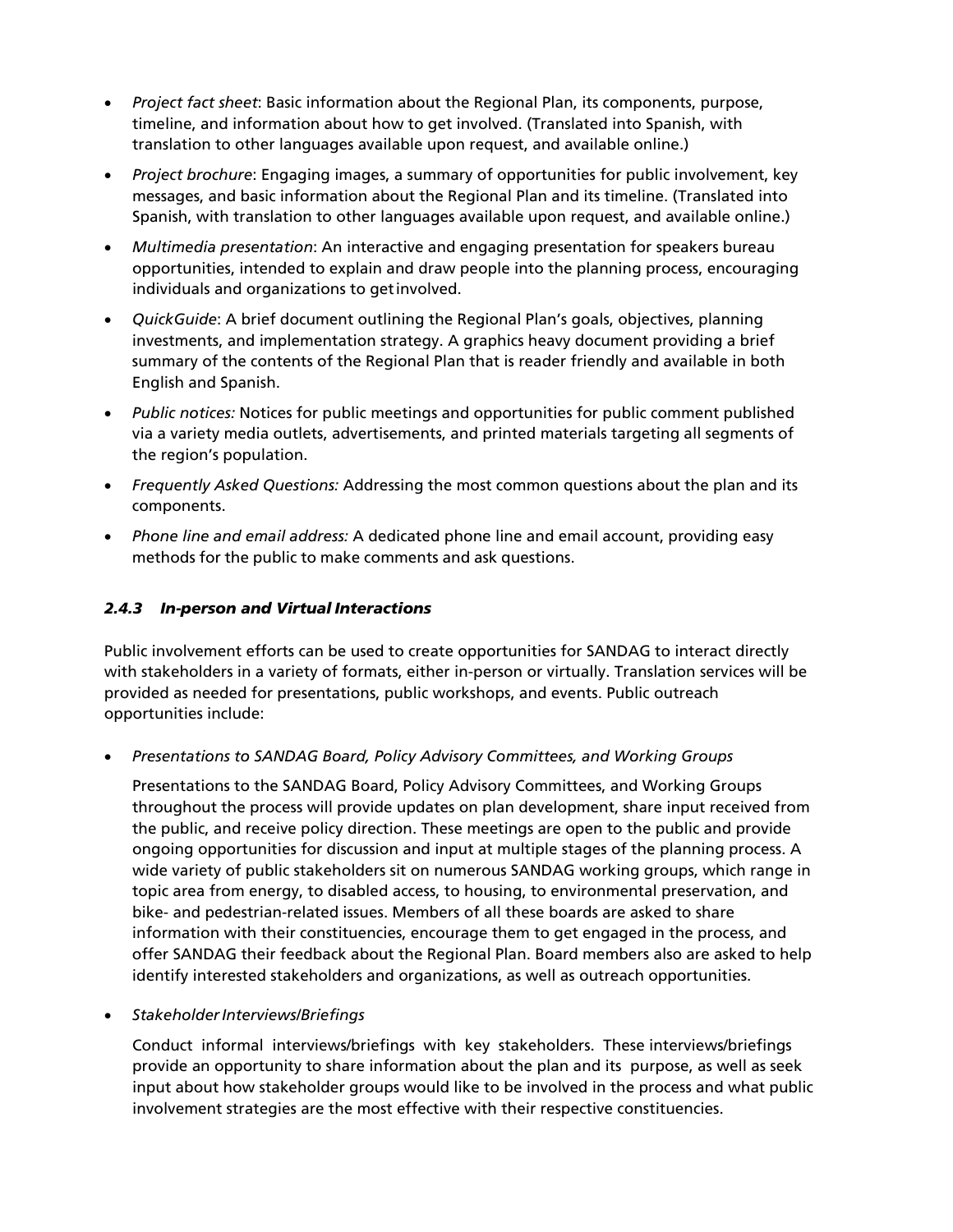#### • *Speakers Bureau*

Engage in a proactive effort to offer presentations about the plan to a variety of organizations throughout the region. These groups may include community planning groups, chambers of commerce, environmental organizations, transportation advocacy groups, community collaboratives, CBOs, ethnic organizations, civic organizations, trade organizations, professional organizations, and others. The purpose of these presentations is to educate the public about the planning process, receive public input, and promote opportunities for public involvement.

#### • *SANDAG Vision Lab/Virtual Vision Lab Sessions*

Create a collaborative space for stakeholders, community members, and the media to discuss the regional planning process with SANDAG staff and policymakers. Space may be multifunctional to use for workshops, presentations, and webinars, and feature interactive tools and maps to promote idea sharing. Virtual sessions provide additional opportunity for community members to engage with SANDAG staff.

• *Public Workshops/Open Houses*

Conduct public workshops/open houses at important milestones during the plan development to solicit input. Online/interactive versions of these public workshops also may be made available. At least one workshop will be conducted in conjunction with the agency's Baja California counterparts in coordination with the SANDAG Borders Committee and the Committee on Binational Regional Opportunities (COBRO). In addition, a Tribal Summit and tribal consultation activities will be held as part of the development of the Regional Plan. SANDAG Board and policy committee members could serve as event facilitators to help focus the conversation around both regional and local issues.

#### • *Presentations to City Councils, the County Board of Supervisors, and Planning Commissions*

Seek to make presentations to local city councils, the Board of Supervisors, planning commissions, and other planning-related organizations. Work with SANDAG Board of Directors members to identify other opportunities for engagement through local government agencies.

#### • *Stakeholder Discussion Sessions on RotatingTopics*

Host stakeholder discussion sessions to address various topics and sections of the plan at key milestones during the process. The purpose of these discussion sessions would be to seek highlevel input from those who are knowledgeable about the planning process and have specific interests in the plan. While a list of key stakeholders would be developed, these meetings would be open to the public and participants would not be required to attend every meeting. Meeting topics would be determined ahead of time and promoted to the public.

#### • *Participation in Community Events*

Create a mobile project information booth for use at community events and trade shows. Project information would be available, as well as interactive opportunities for public input, such as mobile kiosks for both educational or survey purposes. For example, an educational project video could run on a loop to provide background information about the planning process, and participants could be provided an opportunity to share their input via an online survey or game using computers/tablets at the booth. Events targeting low-income and minority communities would be included to ensure proactive outreach to these audiences.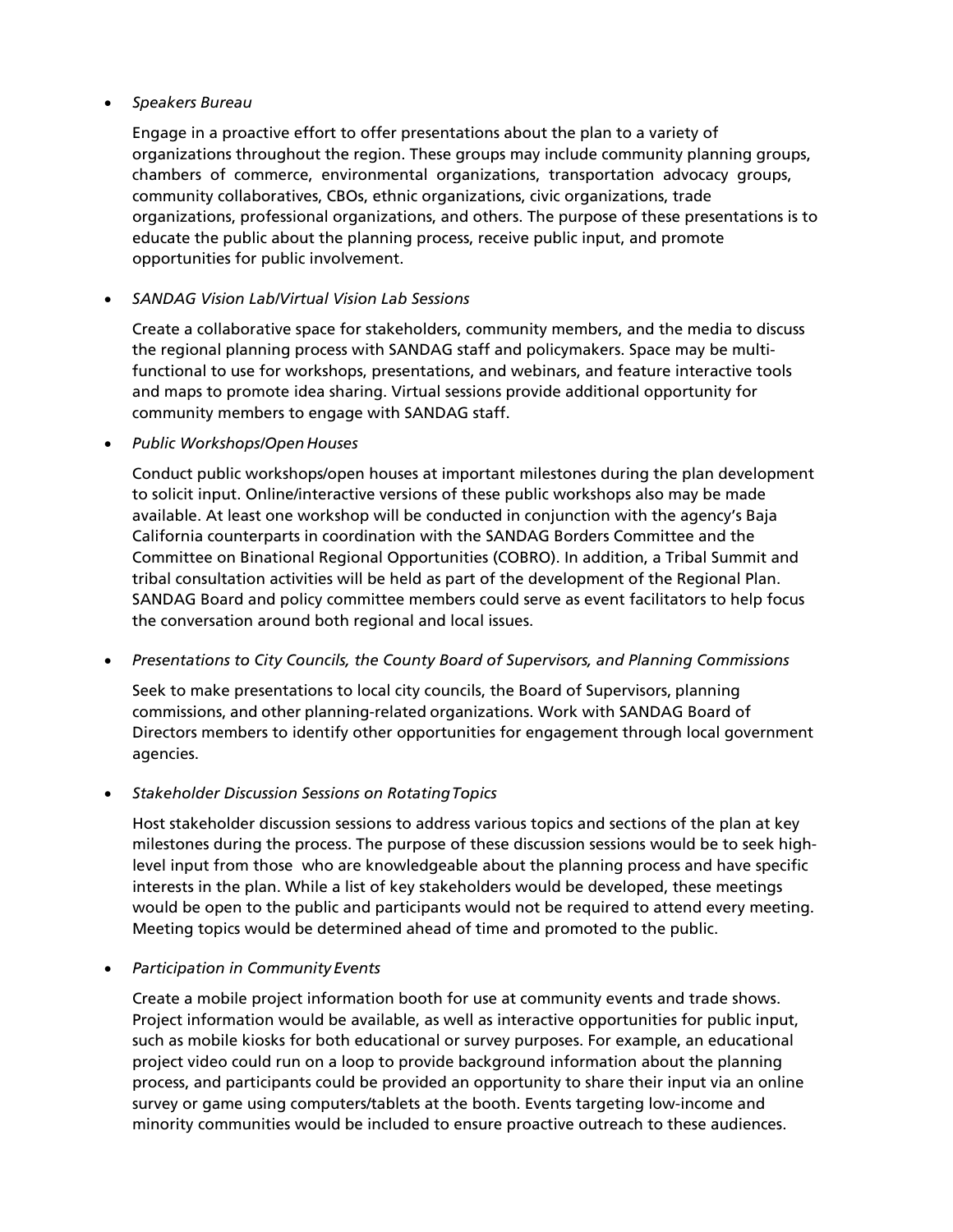#### • *Pop-Up Booths*

Similar to community event booths, these pop-up outreach opportunities would take place at everyday public locations such as the grocery store, outside a local library, café, etc., to engage community members traditionally less inclined to participate in the public planning process. Virtual "pop-up" events on social media outlets including Facebook, Twitter, and Instagram would take place on a regular basis to engage online audiences traditionally less inclined to participate in the public planning process. This outreach technique affords an opportunity to reach a sector of the public that may not originally have intended to participate in a public planning exercise.

#### • *Discussions with Mayors, Supervisors, and Councilmembers*

Reach out to leadership throughout the region to seek feedback, input, and opinions during key milestone phases of plan development. Though presentations will be delivered to both the SANDAG Board of Directors and the Policy Advisory Committees, this extra meeting time could allow decision makers to explore topic areas relevant to their jurisdictions more in depth.

#### • *Subregional Stakeholder Groups*

Create stakeholder groups within each of our subregions. These groups would meet multiple times throughout the process to discuss various aspects of the Regional Plan and draw out specific feedback. That feedback would be documented and its influence tracked as the plan is developed. These sessions also would serve to educate individuals throughout the community about the Regional Plan, creating a secondary group of knowledgeable people able to disseminate information about the Regional Plan throughout the process, as well as encourage further public involvement. SANDAG board members (or other elected officials) from each subregion could participate in the groups, provide leadership, and help encourage sustained engagement.

#### • *Facilitated Outreach*

Create a program to engage various organizations in facilitated discussions regarding the Regional Plan. SANDAG would make participation in the program available to organizations throughout the region (such as planning groups, business organizations, service groups, professional organizations, advocacy groups, etc.). A SANDAG facilitator and staff members would attend webinars or meetings of each organization multiple times (at the beginning, middle, and end of the plan development process) to discuss various aspects of the Regional Plan and draw out specific feedback. That feedback would be documented and its influence tracked as the plan is developed. These sessions also would serve to educate individuals throughout the community about the Regional Plan, creating a large secondary group of knowledgeable people and organizations able to disseminate information about the Regional Plan throughout the process, as well as encourage further public involvement.

• *Outreach to Major Employers and TheirEmployees*

Develop and implement an outreach effort aimed at reaching the region's major employment sectors. "Lunch & Learn" sessions and focus groups would be scheduled to speak directly to the region's employees and solicit their input. These informative presentations would provide opportunities for the region's businesspeople and their employees to learn about the Regional Plan on a lunch break and provide input to SANDAG. Employers from the region's major employment sectors will be targeted (i.e., hospitals, manufacturing, service industry,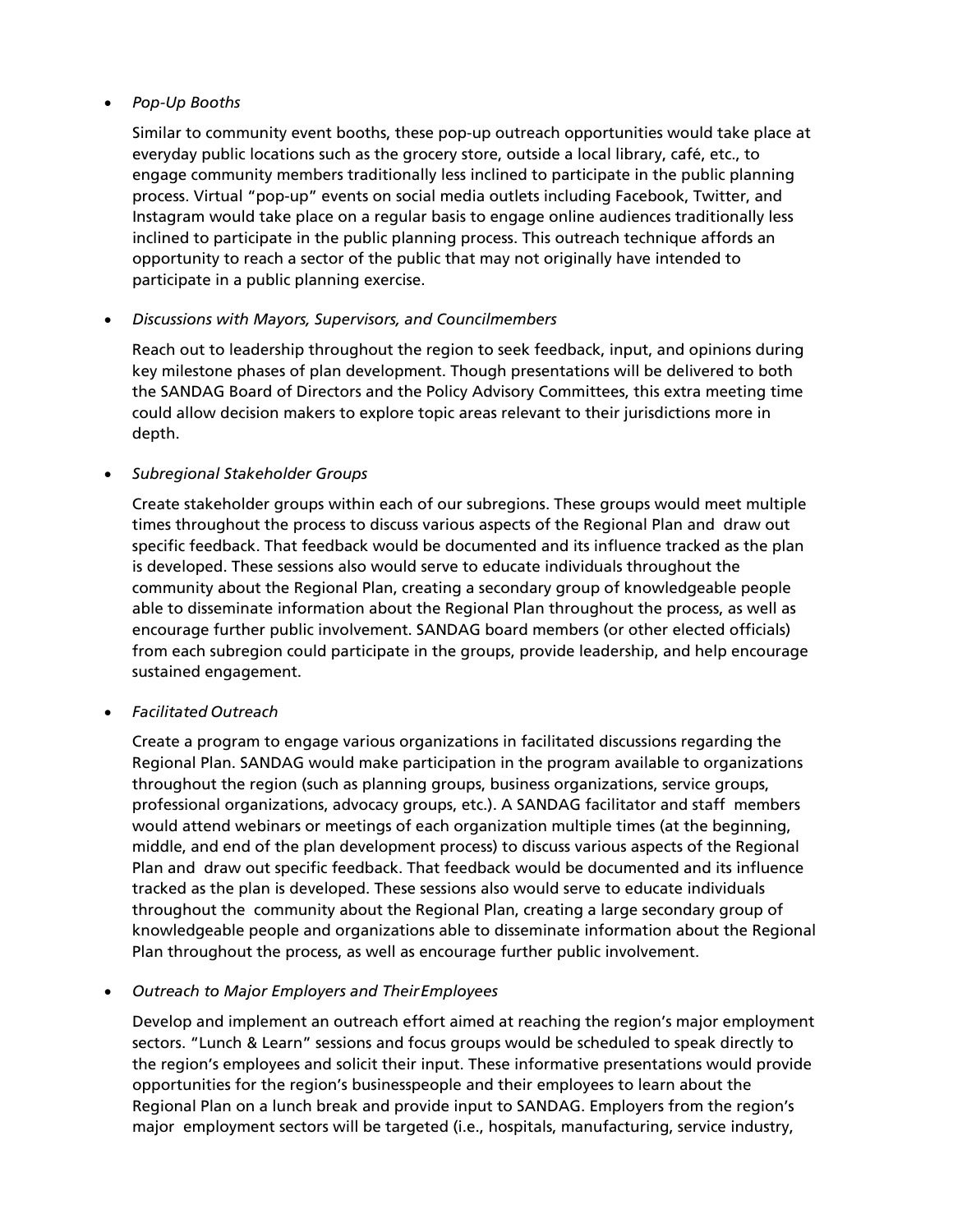biotech, military, etc.).

• *Outreach to Partner Agencies*

Work with partner agencies (transportation sector, energy/climate, ports, environment) to access their audiences in the cross-promotion of project objectives/campaigns. This tactic allows both agencies to build a broader network and highlight the interplay between the Regional Plan and partner agency activities.

• *Participation in K-12 School Activities* 

Reach out to families through K-12 school functions, including parent-teacher associations, school town hall meetings, etc.

• *Outreach to/through Local Colleges, Universities, and the Region's Youth*

Tap into local high schools and colleges/universities to involve youth, either directly or through already existing school classes and programs. Activities could include interactive planning exercises, design charrettes, educational campaigns and toolkits, public interest surveys geared toward youth and higher education students, interactive text campaigns, etc.

## <span id="page-10-0"></span>*2.4.4 Community-Based Organization Network*

Community-based organizations (CBOs) and collaboratives, act as forums for local institutions such as churches, schools, health clinics, ethnic groups, and others to discuss issues of common concern. Due to their convening capacities, community collaboratives are critical to the ability of SANDAG to reach out to underrepresented populations who might not otherwise become involved in the process. Collaboratives provide a culturally relevant structure for developing local protocols, crossing language barriers, and structuring meetings. When members of a collaborative begin to make connections between their local concerns and regional planning efforts, they can begin to understand regional planning in a way that is relevant and meaningful to their communities and convey their input into the regional planning process. To help ensure diverse and direct input into the Regional Plan, SANDAG will continue and broaden its partnership network with CBOs and collaboratives in critical communities of concern throughout the region. Through competitive contracts awarded by SANDAG, CBOs will be provided with resources to engage their communities in the planning process and tasked with implementing outreach programs appropriate to their community context. The primary goal of the CBO partnership program is to engage and encourage diverse, inclusive, and active public participation from stakeholders in specific communities who traditionally may not have been involved in regional public policy planning processes (e.g., lowincome, seniors, minorities, persons with disabilities, and other identified populations). Approximately 12 to 15 CBOs will form the Community-Based Partnership Network, working closely with SANDAG staff on the development of involvement techniques in coordination with other agency public involvement activities being undertaken to help prepare the Regional Plan.

One designee from each CBO in the partnership network will serve as a representative on the 2021 Regional Plan Social Equity Working Group. The Working Group provides a collaborative open and public forum to review and provide input that will be used to develop and adopt the 2021 Regional Plan. The focus of the Working Group will be to provide a social equity perspective on planning efforts, as well as support the Title VI Social Equity Analysis of the Regional Plan. The Working Group reports to the Regional Planning Committee on specific 2021 Regional Plan elements.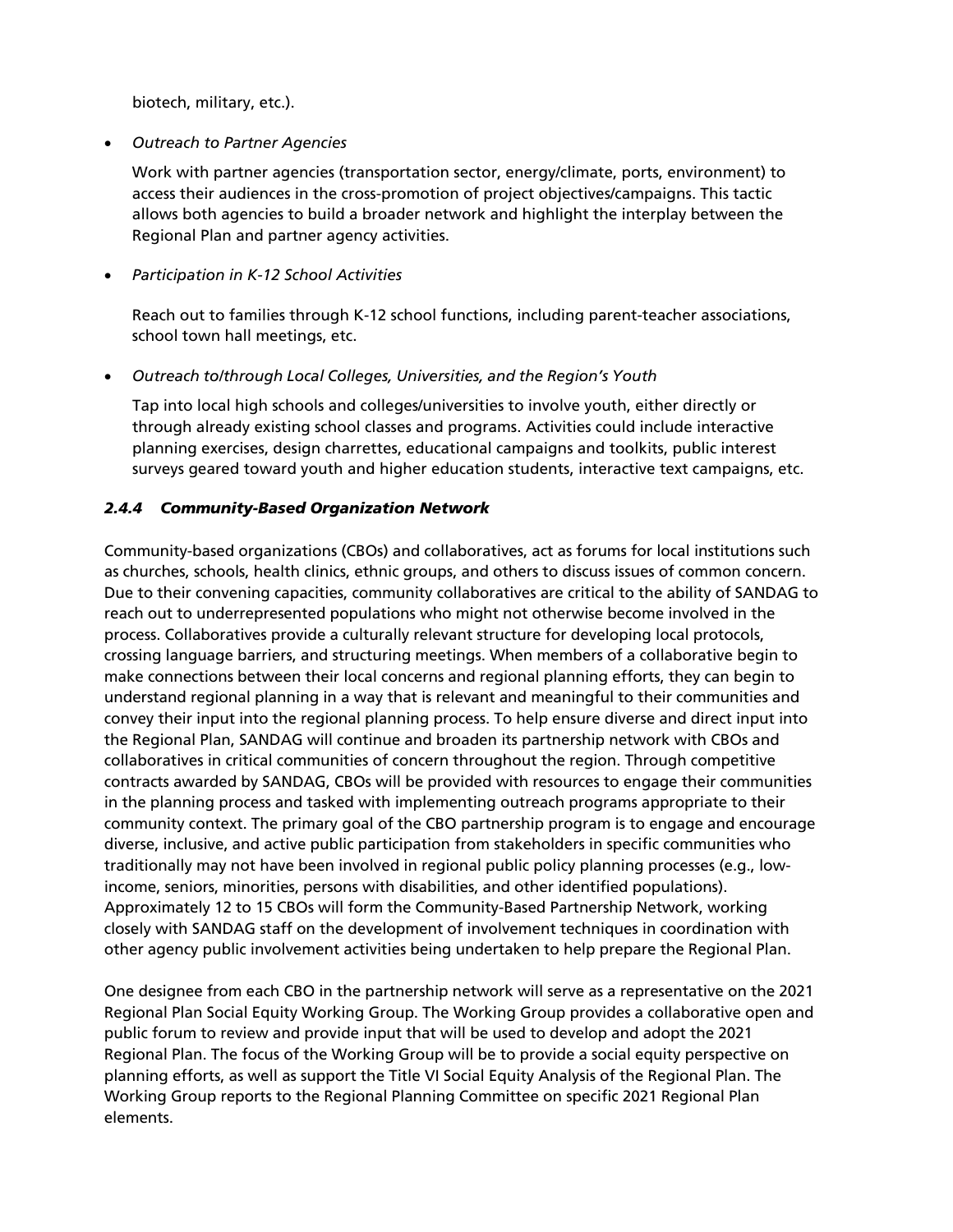#### <span id="page-11-0"></span>*2.4.5 Web-Based InteractiveCommunications*

SANDAG will take advantage of a variety of web-based opportunities to provide information and solicit public involvement in the plan development process. Online opportunities will be translated into additional languages as needed. Additionally, SANDAG can take advantage of linking activities between various outreach platforms (simultaneous online and face-to-face survey data collection, etc.). The following web-based tools may be used as part of the outreach process:

• *Regional Plan Website*

The primary portal for all public information about the project. It will include project information, downloadable public information materials, recorded presentations, and electronic versions of project documents. The public will have the opportunity to submit comments through the website, take online surveys, and sign up for email updates. Regional Plan social media also will be linked to the website, as will any other interactive tools employed as part of the outreach process.

• *Email Updates*

Send regular email updates to stakeholders who opt into the Regional Plan interest list, describing project updates and milestones, promoting opportunities for public involvement, providing a calendar of upcoming events, and featuring links to online survey and social media.

• *Social Media*

Engage through Regional Plan content on SANDAG pages on Facebook, Twitter, Instagram, LinkedIn, and YouTube to provide information to stakeholders and to receive general comments. Social media interactions can include:

- $\circ$  Project videos, TV news coverage about the plan and public involvement process, and videos of public meetings (if available).
- o Public comments and ideas that SANDAG can keep track of through the use of hashtags. Facebook and Instagram can be used for more content-rich posts and to promote events and opportunities for public involvement.
- $\circ$  Boosted posts can help to ensure that the information is shared with a wider audience.
- o Micro-targeting of select groups (transit riders or corridor users, for example) can help reach specific audiences to help tailor messaging and customize interactions.
- $\circ$  Track stakeholder engagement to inform effective strategies and methods (videos, infographics, images, etc.).
- $\circ$  Useful information about existing transportation services (i.e., commute times, construction impacts, etc.) to build social media audience. Those audiences can later be accessed to share information specific to the Regional Plan.
- *Interactive Text Messaging*

For those that opt in, send push-alert style information to those with a mobile device. This tool also serves as a platform to host interactive micro-surveys at major milestones of the Regional Plan update.

• *Promote Existing Content Relevant to the Regional Plan*

Given the wide reach of the Regional Plan, maximize the opportunities to promote existing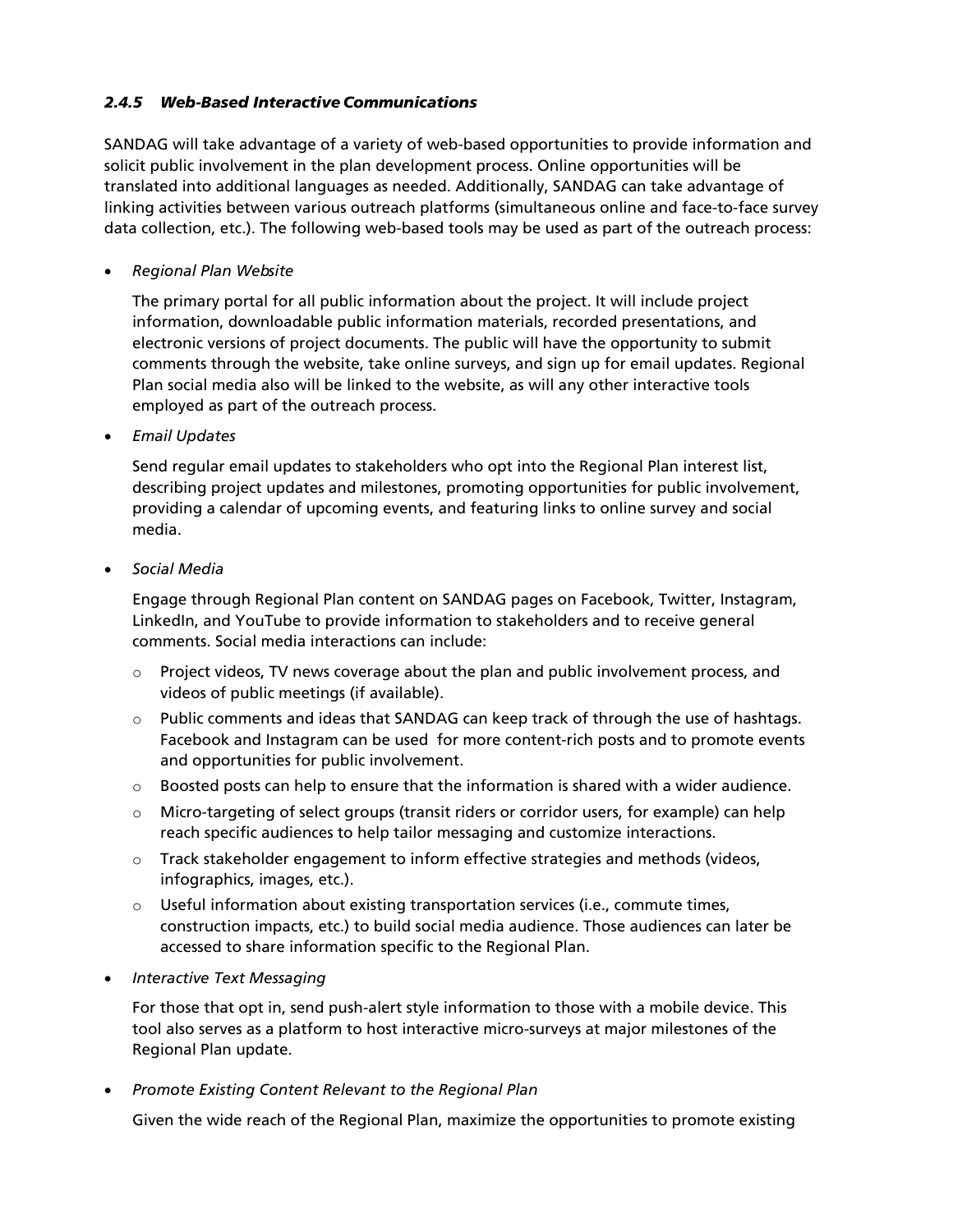Working Group, Policy Advisory Committee, and Board staff reports and work efforts to educate the public on the implementation of the current Regional Plan, along with the ongoing work of updating Regional Plan for 2021.

#### • *Visualizations*

Create visualizations to assist in the planning process, as well as to make the concepts explored in the plan more accessible and easier to understand. Place visualizations on the website.

#### • *Regional Plan Videos*

A series of short (30- to 90-second) videos explaining the importance of the plan to the region's future, why it is relevant to the everyday lives of residents, and how public input will help shape the plan. Educational videos about the types of projects, programs, and services, as well as technologies and policies in the Regional Plan, may also be developed.

#### • *Web and Text Surveys*

Develop a series of electronic surveys that could be taken via the website and/or text messaging. Access to surveys will be posted on the website throughout the plan development process. While not statistically significant, these surveys could provide an interactive way for the public to share opinions and give SANDAG a "snapshot" of what participants are interested in. Surveys may range from larger sample sizes (thousands) to micro-level depending on the nature and intent behind the survey and desired duration. Take advantage of social media and text-based survey platforms to disseminate these surveys. The surveys could be linked to email updates, promoted in written materials and via the media, and used as an interactive experience at community events.

#### • *Virtual Public Workshops*

Conduct online public workshops via the Regional Plan website. These virtual workshops could be available for a finite time (e.g., during the public comment period for the environmental document), and comments submitted would become part of the public record. Participants would be provided with project information via video, online versions of handouts and graphics, and/or online presentations. A user-friendly online system for submitting comments would be developed to make the process as simple as possible for stakeholders who wish to use this feature. Custom virtual workshops could be development or integrated into existing platforms (Facebook Live or Twitter Town Hall).

#### • *Customer Relationship Management*

Development of a customer relationship management (CRM) database to help customize and personalize interactions with the public through all touch points, including meetings, emails, social media, workshops, website experience, etc.

#### • *Telephone Town Hall Meetings*

Conduct telephone town hall meetings on a regional or subregional scale, bringing together thousands of people in conversations to discuss issues and needs related to the Regional Plan. Involve Board members and other elected officials in the calls to encourage wide participation and provide decision makers with direct feedback from the public.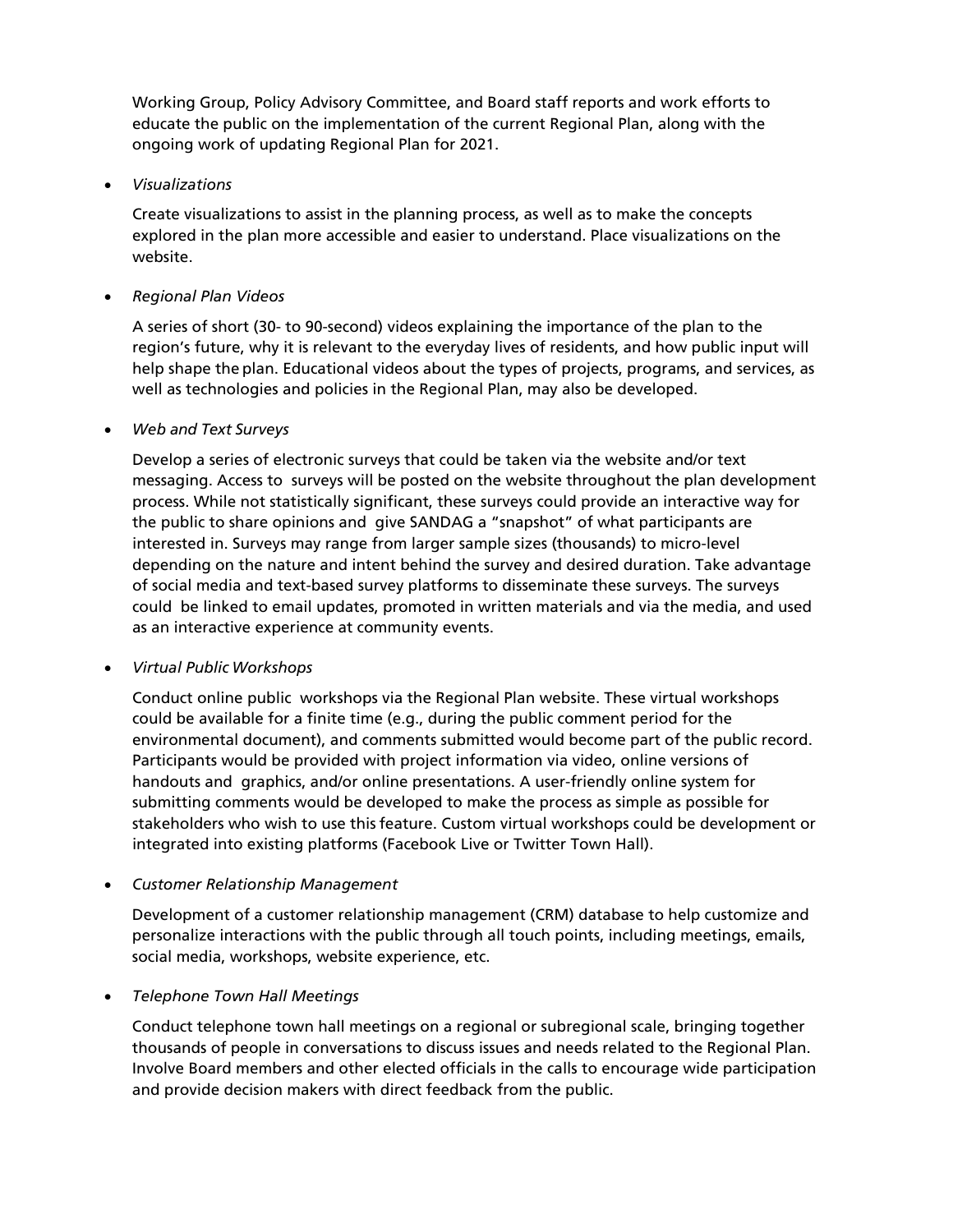#### <span id="page-13-0"></span>*2.4.6 Media*

SANDAG will seek coverage from print, broadcast, and online media to communicate information to a broad audience and promote opportunities for the public to get involved.

• *Reporter Briefings*

Host briefings for reporters covering the Regional Plan development process to inform them of the plan and its purpose and ensure they are made aware of the various efforts to engage the public in the plan's development.

• *Distribute Regular Press Releases/Media Alerts to Local and Regional Media*

To promote awareness among the media and foster accurate news coverage, distribute press releases and agenda information to local and regional media outlets, including print, broadcast, and online media. Keep reporters updated on the development and key milestones of the Regional Plan. (A media list is included as Appendix A.)

• *Press Conferences/MediaAvailability*

Coordinate in-person and virtual press conferences and media availability opportunities as needed. Convene press conferences to promote unique and newsworthy milestones and events. Coordinate media availability of SANDAG Board members and other officials after key decision-making milestones.

• *Media Kit (print and online versions)*

Key background information for the media to encourage accurate and balancedreporting and public education.

• *Pursue EditorialOpportunities*

Seek opportunities to submit editorial comment about the Regional Plan at milestones throughout the plan development process. For example, an op-ed authored by the chair of the SANDAG Board may be submitted at the launch of the public involvement process to emphasize the importance of public input in the development of the plan.

• *Paid Media*

When appropriate, use paid media to promote the planning process and opportunities for public engagement. This may include print advertising, public service announcements on broadcast media, and online advertising that links back to the Regional Plan website.

• *Cultivate a Media Partnership*

Explore the possibility of cultivating a media partnership or partnerships with local news outlets. These partnerships may include exclusive content for the outlet, joint promotions of events and involvement opportunities, and paid media opportunities.

• *Use SANDAG Board Members as MediaAmbassadors*

Work with Board members to serve as media ambassadors encouraging the public to engage in the planning process. Board members may be asked to discuss the Regional Plan in media interviews, on morning TV and radio shows, and author editorial commentary.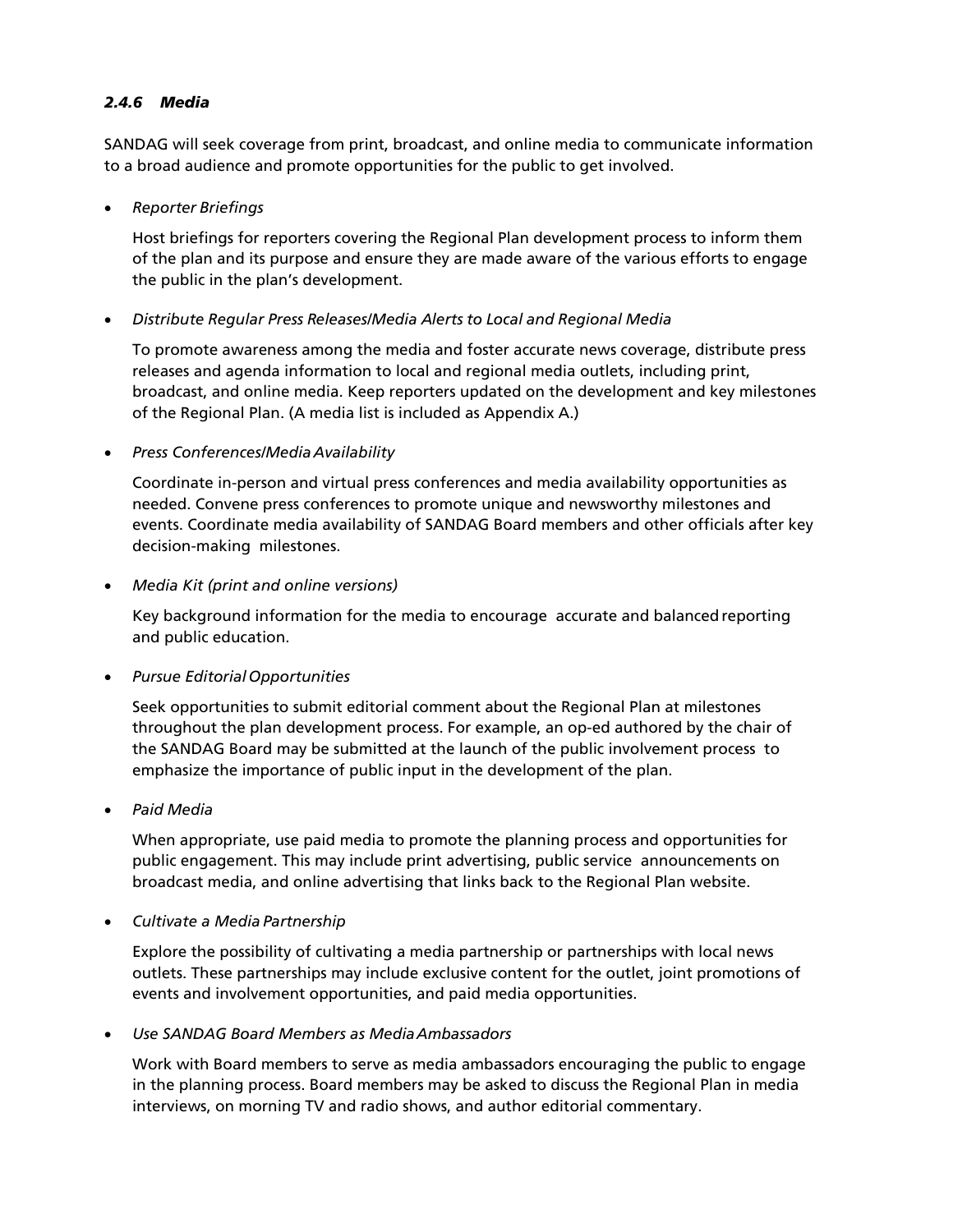#### • *Outreach via Trade Publications and Stakeholder Email Updates*

Work to place articles about the Regional Plan, its development, its content, etc., in related trade publications locally, as well as statewide and nationally. Seek to place notices and articles in email updates, newsletters, and other communications of various interested stakeholders, including civic organizations, advocacy groups, and business/professional organizations.

#### <span id="page-14-0"></span>3.0 SOCIAL EQUITY, ENVIRONMENTAL JUSTICE, AND COORDINATION WITH OTHER AGENCIES/GOVERNMENTS

#### SANDAG Commitment to Equity Statement:

We hold ourselves accountable to the communities we serve. We acknowledge we have much to learn and much to change; and we firmly uphold equity and inclusion for every person in the San Diego region. This includes historically underserved, systemically marginalized groups impacted by actions and inactions at all levels of our government and society.

We have an obligation to eliminate disparities and ensure that safe, healthy, accessible, and inclusive opportunities are available to everyone. In 2021, SANDAG will develop an equity action plan that will inform how we plan, prioritize, fund, and build projects and programs; frame how we work with our communities; define how we recruit and develop our employees; guide our efforts to conduct unbiased research and interpret data; and set expectations for companies and stakeholders that work with us.

We are committed to creating a San Diego region where every person who visits, works, and lives can thrive.

#### <span id="page-14-1"></span>3.1 Social Equity and Environmental Justice

Roads, freeways, transit services, and other transportation infrastructure can have a significant effect on the quality of life for a region's residents by shaping access to housing, jobs, services, and recreational opportunities. Achieving social equity and environmental justice in the context of creating a comprehensive plan for the region is a major goal of SANDAG. It requires making investments that provide all residents, regardless of age, race, color, national origin, income, or physical agility, with opportunities to work, shop, study, be healthy, and play. Without proper planning and development, transportation systems can degrade the quality of life in communities. In addition, the construction of roads, freeways, and rail transit systems has sometimes placed health burdens on lower-income and minority communities. At times, new transportation projects have physically divided communities or impacted access to community services, resulting in social and economic costs. It is important to understand the impacts of transportation and other infrastructure investments on our most vulnerable communities in order to better plan for the future. For these reasons, environmental justice principles and social equity goals are an important consideration in the Regional Plan development process. Promoting social equity and environmental justice in regional planning efforts requires involvement from a wide variety of communities and stakeholders.

The Regional Plan PIP incorporates several approaches for SANDAG to reach low-income and minority groups and others that may face challenges participating in the planning process (such as non-English and limited English speakers, individuals with disabilities, and the elderly) to ensure that benefits and burdens are distributed equitably in the region. These techniques include multilingual outreach, public participation conducted in collaboration with community-based organizations, and community planning events that will reach out to communities with high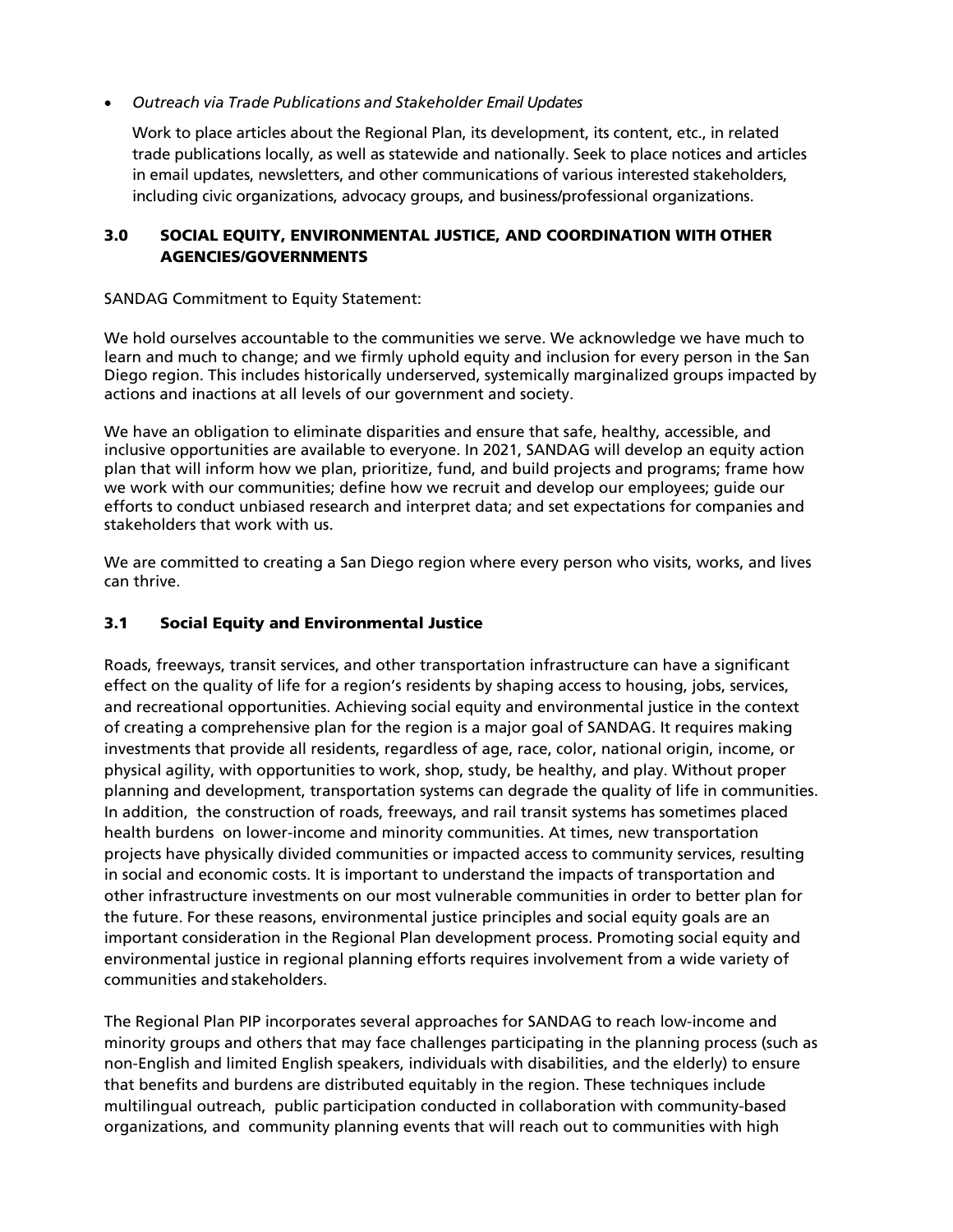concentrations of low-income or minority residents. SANDAG also will target organizations and media outlets representing these communities to offer information on the Regional Plan, solicit participation and input, and provide a means for communicating with members of these communities. Lists of these organizations and media outlets are included in the media list (Appendix A) and stakeholders list (Appendix B), and will be supplemented while the Regional Plan is under development based on requests from the public and SANDAG awareness of organizations that should be included.

The PIP complies with SANDAG Board Policy No. 025, Title VI of the federal Civil Rights Act of 1964 (42 U.S.C. 2000d), the Americans with Disabilities Act (as defined in Title 49, Part 37, of the United States Code), Executive Order 12898 on Environmental Justice, Executive Order 13166 on Limited English Proficiency, and other relevant laws and guidance to ensure consideration of social equity, environmental justice, and accessibility. SANDAG is committed to ensuring that no person is excluded from participation in, denied the benefits of, or discriminated against under its projects, programs or activities on the basis of race, color, creed, national origin, sex, age, or disability as provided in state and federal law.

Consistent with U.S. Department of Transportation guidance, SANDAG has developed a Language Assistance Plan (LAP) in order to ensure meaningful input opportunities for persons with limited English proficiency. The SANDAG LAP is available on the SANDAG website<sup>[1](#page-15-3)</sup> and calls for SANDAG to translate certain vital documents, such as public notices, into Spanish. SANDAG may, at its discretion, translate documents into additional languages if the nature of the document and the character of the document's target audience justify additional translation. The LAP provides further guidance for serving limited English-speaking populations.

## <span id="page-15-0"></span>3.2 Tribal Consultation

SANDAG has a government-to-government framework in place with the tribal nations in the region based on consultation, cooperation, and collaboration. Tribal nations have a voice in the decision-making process in regional planning which is outlined in the SANDAG PPP. For the 2021 Regional Plan, SANDAG will coordinate with tribal nations through the Southern California Tribal Chairmen's Association (SCTCA), SANDAG Board of Directors, the Borders Committee, the Transportation Committee, and the Interagency Technical Working Group on Tribal Transportation Issues. A Tribal Consultation Plan was developed and approved by both the SANDAG and SCTCA Boards in 2017 which will be enhanced through the 2021 Regional Plan process (Appendix C).

## <span id="page-15-1"></span>3.3 Coordination with Mexico

SANDAG will coordinate with Mexico through the SANDAG Board of Directors, the Borders Committee, the Transportation Committee, and COBRO, as well as other groups conducting binational work and groups and organizations based in Mexico. SANDAG will engage these groups and conduct other outreach efforts, as needed, to include joint U.S.-Mexico planning collaboration. Some of these efforts will be conducted in Spanish and/or simultaneous translation services will be made available.

## <span id="page-15-2"></span>3.4 Collaboration with Military

SANDAG will coordinate with various branches of the military throughout the development of the

<span id="page-15-3"></span><sup>1</sup> *Language Assistance Plan* (August 2015)[. sandag.org/lap](http://www.sandag.org/uploads/publicationid/publicationid_1659_14384.pdf)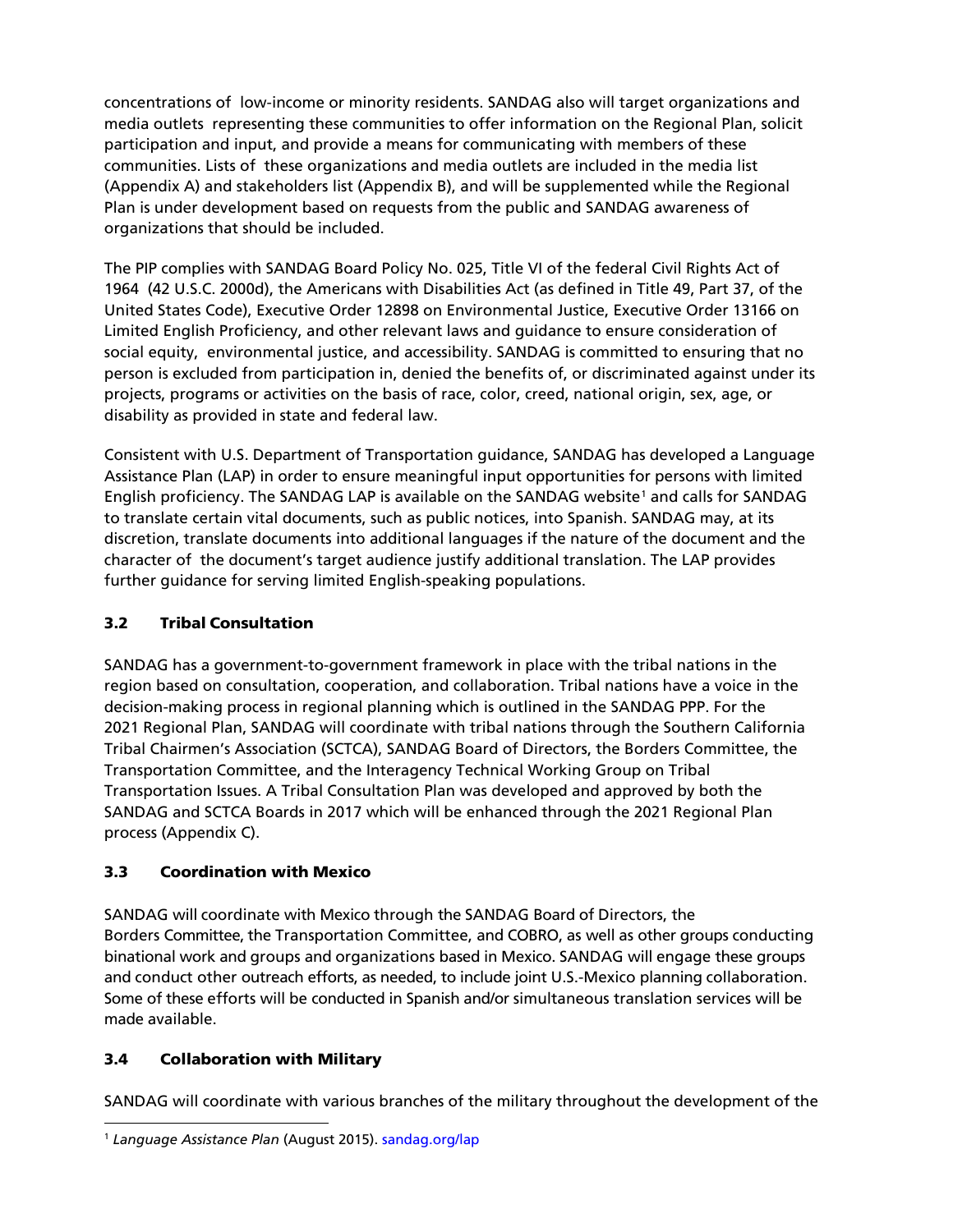Regional Plan update via the SANDAG Board of Directors, the Regional Planning Committee, and the Regional Military Working Group. SANDAG will proactively engage these groups to address mutual planning interests including growth management, habitat, transportation, regional growth, housing, water, energy, and other related topics.

## <span id="page-16-0"></span>3.5 Coordination with California Metropolitan Planning Organizations, Air Quality, and Regional Transportation Planning Agencies

SANDAG will collaborate and exchange information with the Southern California Association of Governments, other metropolitan planning organizations, and regional transportation planning agencies, as well as the California Air Resources Board, on the GHG emission reduction targetsetting process and other SB 375 efforts. SANDAG will carry out air quality planning mandates in cooperation with the San Diego County Air Pollution Control District, including conducting interagency consultation for air quality conformity. In addition, SANDAG will coordinate with member agencies and other local governments to disseminate information about the plan development process and encourage public participation.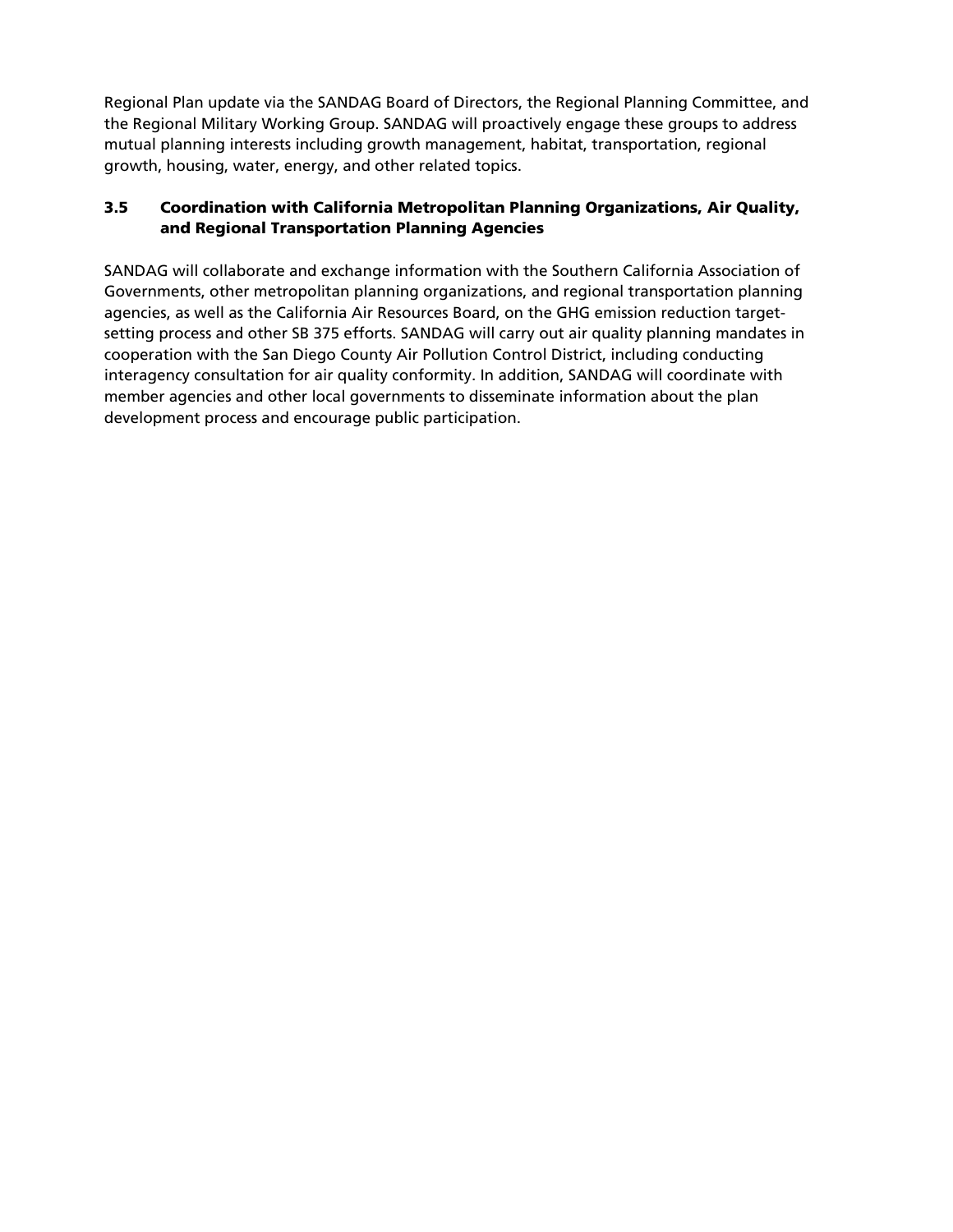#### <span id="page-17-0"></span>4.0 PUBLIC INVOLVEMENT PLAN ASSESSMENT

To assess the effectiveness of the Regional Plan PIP, SANDAG will analyze the results of public involvement efforts conducted at key milestones in the plan development process. These reviews will help SANDAG evaluate public involvement strategies and techniques, and make adjustments as needed. These reviews will include:

- A summary of all outreach efforts and inputreceived
- A qualitative assessment of how effective the efforts to obtain input were (i.e., audiences or stakeholders reached, the type of input provided by the stakeholders needed for development of the Regional Plan, etc.)
- A quantitative assessment of the public involvement effort, including the number of meetings/ presentations/events participated in, website hits, number of survey responses, approximate number of people reached, number of comments received, and number of media contacts/ amount of media coverage
- Monitor and track the following public outreach metrics

## Table 1 Outreach Performance Metrics for San Diego Forward: The Regional Plan

| <b>Metric</b>                   | <b>Baseline - 2015 Regional Plan</b>                                                                                                                                                                                                                                                                                                                                                                                     | <b>Goal for 2021 Regional Plan</b>                                                                                                                                                                                                                                                                                                                                                                                                                                                                             |  |
|---------------------------------|--------------------------------------------------------------------------------------------------------------------------------------------------------------------------------------------------------------------------------------------------------------------------------------------------------------------------------------------------------------------------------------------------------------------------|----------------------------------------------------------------------------------------------------------------------------------------------------------------------------------------------------------------------------------------------------------------------------------------------------------------------------------------------------------------------------------------------------------------------------------------------------------------------------------------------------------------|--|
| <b>Public Workshops</b>         | 19 workshops                                                                                                                                                                                                                                                                                                                                                                                                             | Increase number of workshops by<br>10 percent                                                                                                                                                                                                                                                                                                                                                                                                                                                                  |  |
| Pre-document consultation       | 8,227 individual remarks                                                                                                                                                                                                                                                                                                                                                                                                 | 5,000 individual remarks                                                                                                                                                                                                                                                                                                                                                                                                                                                                                       |  |
| <b>Email subscribers</b>        | 1,405 subscribers                                                                                                                                                                                                                                                                                                                                                                                                        | Increase subscribers by 15 percent                                                                                                                                                                                                                                                                                                                                                                                                                                                                             |  |
| Opportunities for<br>engagement | <b>Public workshops</b><br>Special topic/targeted<br>workshops<br>Presentations to community<br>groups<br><b>Public meetings (SANDAG</b><br>$\bullet$<br><b>Board, Policy Advisory</b><br>Committees, working groups)<br>Draft documents available<br>online<br>Online interactive activities to<br>seek input (online surveys,<br>comment cards, and videos)<br>Provide opportunity for<br>interaction via social media | Increase variety of platforms for<br>public engagement by 15 percent<br>Hold at least one bilingual<br>workshop in English and Spanish<br>Special topic/targeted workshops<br>$\bullet$<br>Presentations to community<br>$\bullet$<br>groups<br>Public meetings (SANDAG Board,<br>$\bullet$<br>Policy Advisory Committees,<br>working groups)<br>Draft documents available online<br>$\bullet$<br>Online interactive activities to seek<br>input (online surveys, comment<br>cards, presentations, and videos) |  |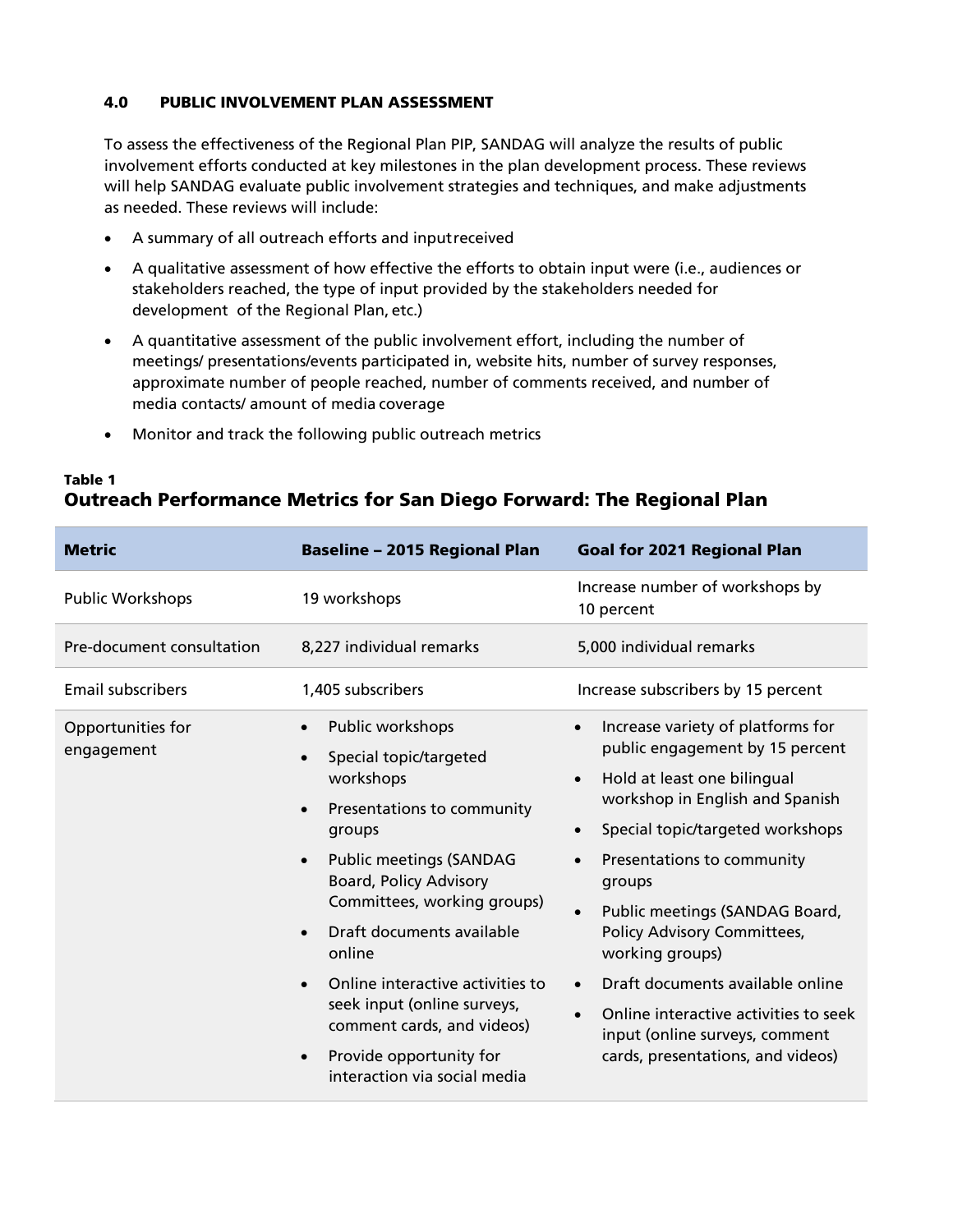| <b>Metric</b>                                               | <b>Baseline - 2015 Regional Plan</b>                                                                                                                                                                                                                                                                                                                              | <b>Goal for 2021 Regional Plan</b>                                                                                                                                                                                                                                                                                                                                                                                           |
|-------------------------------------------------------------|-------------------------------------------------------------------------------------------------------------------------------------------------------------------------------------------------------------------------------------------------------------------------------------------------------------------------------------------------------------------|------------------------------------------------------------------------------------------------------------------------------------------------------------------------------------------------------------------------------------------------------------------------------------------------------------------------------------------------------------------------------------------------------------------------------|
| Opportunities for<br>engagement (continued)                 |                                                                                                                                                                                                                                                                                                                                                                   | Provide opportunities for<br>$\bullet$<br>interaction via social media<br>(Facebook, Twitter, Instagram, and<br>YouTube channels)<br>Conduct workshops streamed live<br>$\bullet$<br>via SDForward.com                                                                                                                                                                                                                       |
| Web presence                                                | Created dedicated project<br>$\bullet$<br>website<br>Sent 11 email updates<br>1,404 average monthly unique<br>$\bullet$<br>page views on SDForward.com<br>web page<br>Established project presence on<br>$\bullet$<br>social media (SANDAG<br>Facebook, Twitter, and<br>YouTube channels)<br>Provided five opportunities for<br>comment/interaction on<br>website | Continue dedicated project<br>website at SDForward.com<br>Send 10 email updates<br>$\bullet$<br>Increase average monthly unique<br>$\bullet$<br>page views on SDForward.com<br>web page by 10 percent<br>Expand project presence on social<br>$\bullet$<br>media (SANDAG Facebook,<br>Twitter, Instagram, and YouTube<br>channels)<br>Provide continuous opportunities<br>$\bullet$<br>for comment/interaction on<br>website |
| Engaging low income,<br>minority, and senior<br>populations | Fourteen grants awarded to CBOs<br>to conduct outreach within<br>communities of concern                                                                                                                                                                                                                                                                           | Ensure that the CBO Outreach<br>$\bullet$<br>Network has representation from<br>each of the most vulnerable<br>communities indicated by Cal<br>Enviroscreen<br>Increase resources provided to<br>$\bullet$<br>CBOs by 20 percent                                                                                                                                                                                             |
| Partnerships                                                | <b>Military Working Group</b><br>Economic Stakeholder<br>Outreach<br><b>Public Health Stakeholders</b><br><b>Working Group</b>                                                                                                                                                                                                                                    | Continue current partnerships for<br>2021 Regional Plan and engage youth<br>and higher education students                                                                                                                                                                                                                                                                                                                    |
| <b>Tribal Consultation</b>                                  | Prepared and implemented Tribal<br><b>Consultation Plan with Tribal</b><br>governments, SCTCA, and SANDAG<br><b>Board of Directors</b>                                                                                                                                                                                                                            | Prepare and implement Tribal<br><b>Consultation Plan with Tribal</b><br>governments, SCTCA, and SANDAG<br><b>Board of Directors</b>                                                                                                                                                                                                                                                                                          |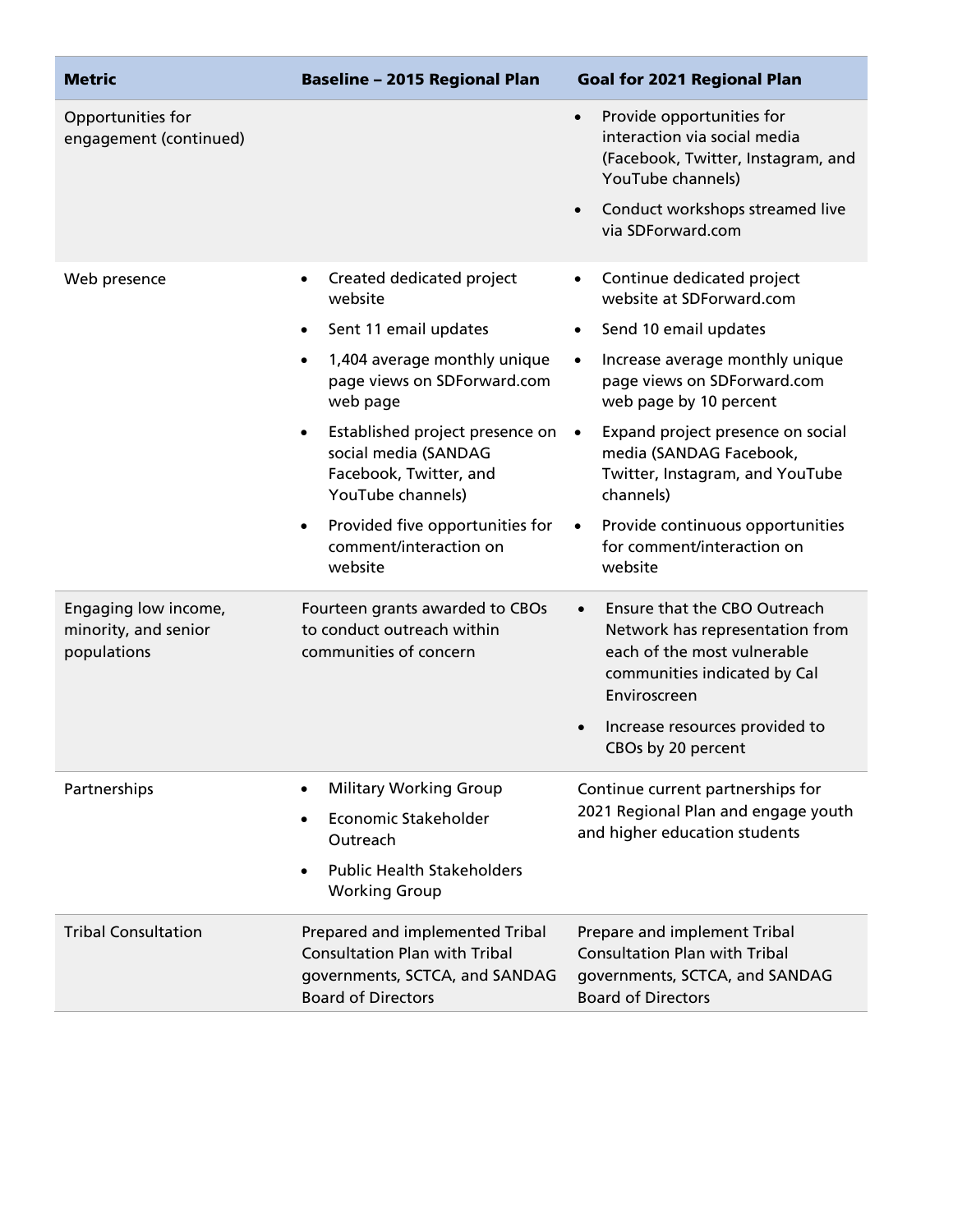#### <span id="page-19-0"></span>5.0 CONNECT WITH SANDAG

SANDAG is committed to a public involvement plan that includes opportunities for interaction with the Board of Directors, other elected officials, local planning and public works directors, business, community, and education leaders, other key stakeholders, and the general public. Public workshops, meetings, and other in-person or virtual outreach efforts provide forums for input and feedback on SANDAG policy, program, project, and funding decisions.

#### *Contact SANDAG Regarding the PIP or San Diego Forward: The Regional Plan*

For up-to-date news and materials related to the Regional Plan, visit SDForward.com and sign up to receive email updates at SDForward.com/subscribe. The website serves as the information portal for all news, community events, and reports related to the plan. Or call (619) 699-1950 or write to Regional Plan at 401 B Street, Suite 800, San Diego CA, 92101.

## *Contact Our Public Information Office*

The public information office operates on a compressed work scheduled and is open to the public nine days every two weeks, 8 a.m. to 5 p.m. daily, with every other Monday designated as the office closure day. You can reach the public information officer by phone at (619) 699-1950, by email at [pio@sandag.org. Following guidance from public health authorities, SANDAG offices](mailto:pio@sandag.org.%20Following%20guidance%20from%20public%20health%20authorities,%20To%20protect%20the%20health%20and%20safety%20of%20staff%20and%20the%20public,%20SANDAG%20offices) at 401 B Street, Suite 800, San Diego, CA 92101 are closed to the public. View a [calendar](https://www.sandag.org/organization/about/pubs/SANDAG-office-closure-schedule.pdf) of office closures.

#### *Get on Our Contact Lists*

SANDAG maintains email, text, and mailing lists so we can provide information to those who request it. Contact SANDAG at [pio@sandag.org](mailto:pio@sandag.org) or (619) 699-1950 to be added to our contact lists.

#### *Visit sandag.org*

The comprehensive SANDAG website is your resource for regional information, project updates, meeting schedules and agendas, and reports and other publications. SANDAG periodically posts surveys and promotes opportunities for online input.

#### *View Our Calendar*

Visit sandag.org/calendar for a comprehensive monthly calendar of all Board of Directors and Policy Advisory Committee meetings, working group meetings, ad hoc meetings, public workshops, and more. These meetings are open to the public and agendas are typically posted seven days in advance of the meeting. Meetings related to the Regional Plan also may be listed on the SDForward.com site. As part of SANDAG's response to the COVID-19 pandemic, SANDAG is conducting meetings and other important outreach virtually.

#### *Listen Live to SANDAG Meetings*

Most SANDAG Board and Policy Advisory Committee meetings are broadcast via a live audio and video stream available on the sandag.org home page. For a complete list of meetings, dates, times, and agendas, visit sandag.org/meetings.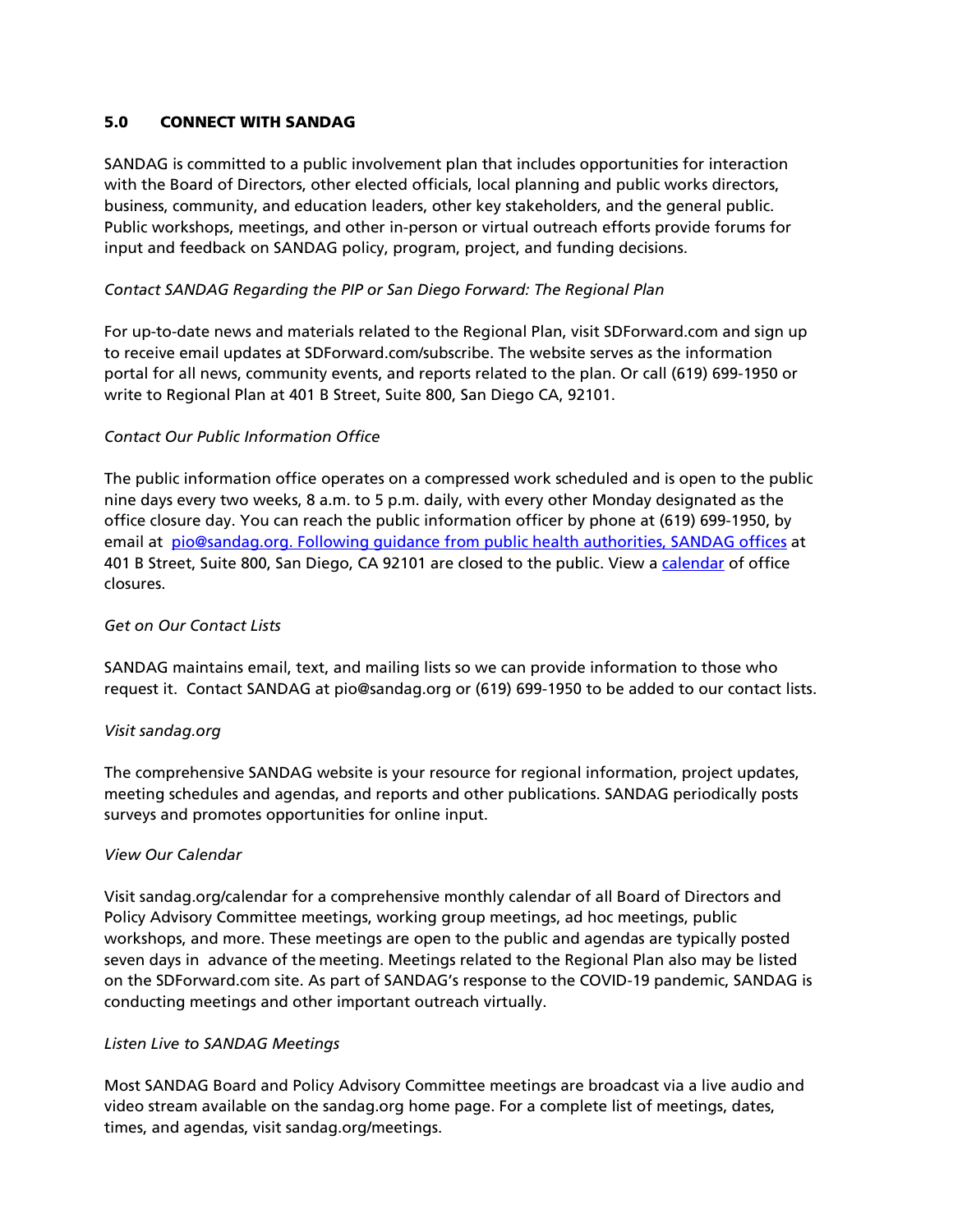#### *Sign Up to Receive the SANDAG Region eNewsletter*

To subscribe to Region, the SANDAG free monthly eNewsletter, go to sandag.org/subscribe. Each month you will receive information to keep you updated on what's happening in the San Diego region with regard to transportation planning and construction, environmental management, housing, open space, growth, energy, criminal justice, binational topics, and more. To read the latest edition of Region, visit sandag.org/region.

#### *Connect with Us Through Social Media*

Stay informed and get involved in the region's decision-making process. Find us on Facebook, Instagram, and YouTube @SANDAGregion, and follow us on Twitter @SANDAG.

#### *Visit Our Additional Websites*

SDForward.com sandag.org KeepSanDiegoMoving.com 511sd.com SBXthe125.com iCommuteSD.com ShiftSanDiego.com GObyBIKEsd.com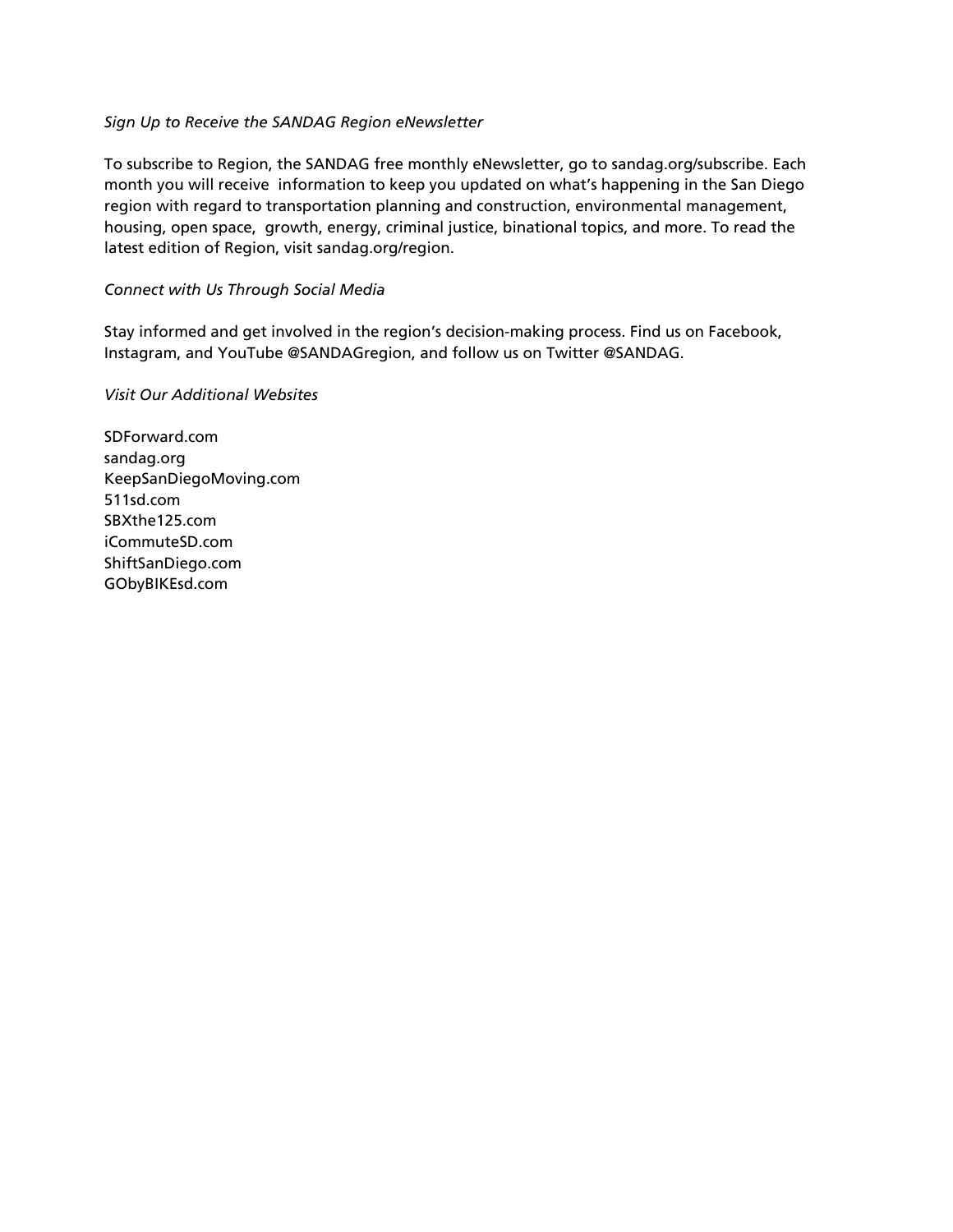#### <span id="page-21-0"></span>APPENDIX A: REGIONAL PLAN MEDIA LIST

This list is intended to give a general sense of the media outlets SANDAG will disseminate information to regarding the regional plan development process and public involvement opportunities. It will grow and evolve over time. Any additional media organizations identified during the process that may be interested in the regional plan will be added.

#### <span id="page-21-1"></span>A.1 San Diego County Media Outlets

Alpine Sun Asia Media Asian Journal Associated Press Beach & Bay Press BIA Builder Update Magazine Biz San Diego Borrego Sun Business Action Cal Regions Carlsbad Business Journal Carlsbad Patch Carlsbad Sun Carmel Valley News Chinese News Clairemont Community News CNS City Coast News Group **Convisions** Coronado Eagle & Journal Coronado Lifestyle Magazine CTN County Television Network Daily Journal Daily Transcript Del Mar-Carmel Valley Patch Del Mar Times Diamond Gateway Signature Diario San Diego East County Californian East County Gazette East County Herald News East County News El Latino El Semanario Deportivo Examiner Fact Magazine Filipino Press

Fox 5 News Gay + Lesbian Times Good News, Etc. Heartland News Hi Sierran Hispanos Unidos Hoy San Diego Imperial Beach Eagle & Times Indian Voices Informant Julian Journal Julian News KBNT TV Channel 17 KBZT FM KCBQ AM KCEO AM KCR AM KECR AM KECY TV Channel 9 KFMB AM KFMB FM KFMB TV KFSD AM KGB FM KGFN FM KGTV Channel 10 KHTS FM KICO AM KIFM FM KIOZ FM KKSM AM KLNV FM KLQV FM KLSD AM KMYI FM KNSD TV (NBC 7/39) KOGO AM Korea Times KPBS FM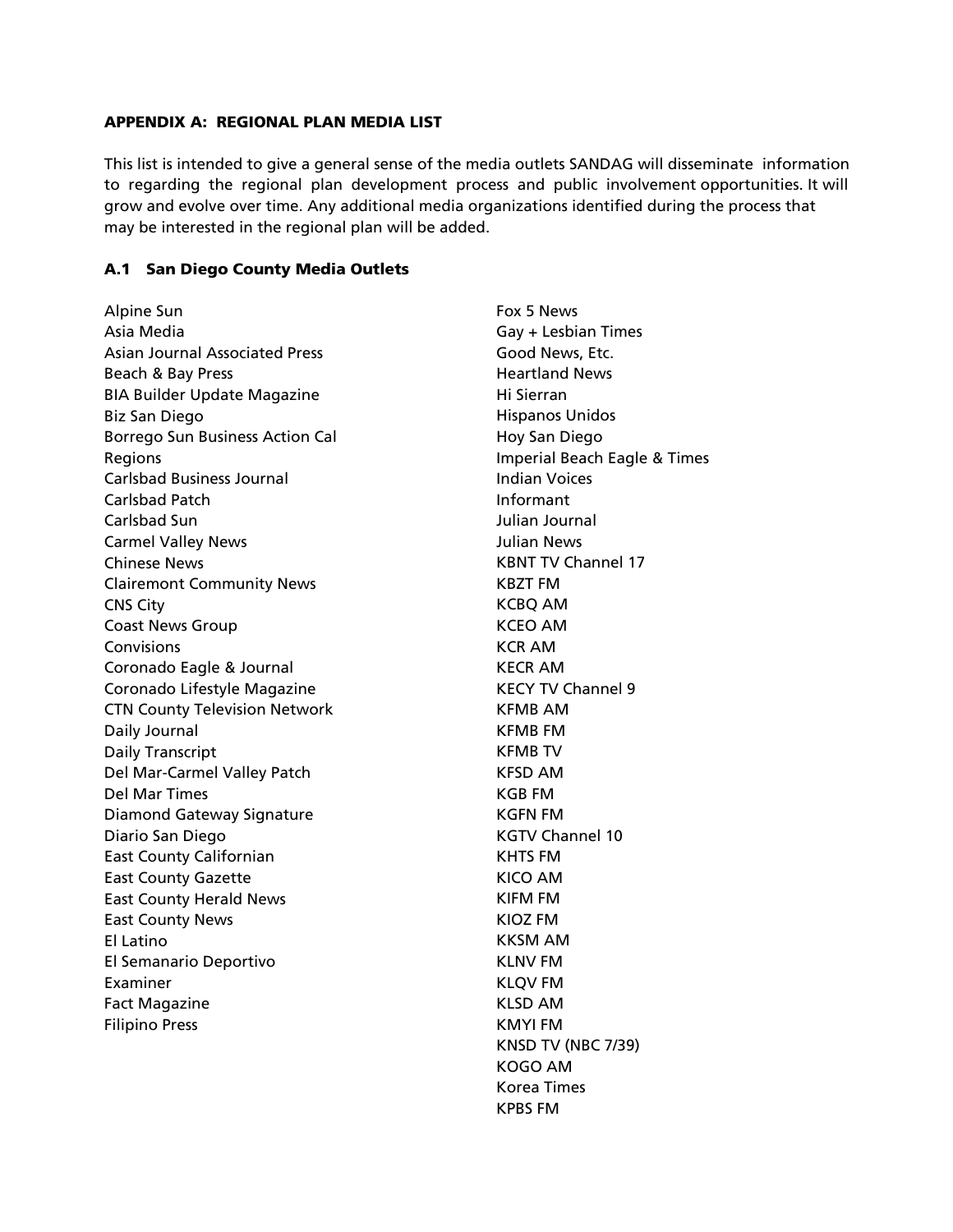KPBS TV - S.D.S.U. KPRZ AM KQVO FM KROP AM / KSIQ FM KSCF FM KSDO AM - Hi Favor KSDS FM KSON FM KSWB/ Fox 5 News KURS AM KUSI TV KUSS FM KWST AM/KMXX FM/KSEH FM KXO AM/FM KYXY FM La Jolla Light La Jolla Patch La Jolla Village News La Opinion La Prensa San Diego La Sonrisa Latina Lemon Grove Patch Mercury News Mira Mesa/Scripps Ranch Sentinel Mission Times Courier Mission Valley News and Views Navy Dispatch NBC 739 North County Insider North County Times North County Voice North Park News Oceanside Magazine Peninsula Beacon Philippine Mabuhay News The Philippines Today Pomerado Newspaper Group Poway Patch Presidio Sentinel Prime News Ramona Home Journal Ramona Patch Ramona Sentinel Rancho Bernardo News Journal Rancho Bernardo Sun Ranch & Coast Magazine Rancho Santa Fe News

Rancho Santa Fe Review Rental Owner San Diego AP San Diego Business Journal San Diego Christian Examiner San Diego Channel San Diego City Beat San Diego Commerce San Diego Community Newspaper Group San Diego Daily Transcript San Diego Downtown News San Diego Family Magazine San Diego Home/Garden & Lifestyles San Diego Jewish Journal San Diego Lawyer San Diego Living San Diego Magazine San Diego Metro Weekly San Diego Metropolitan San Diego Metropolitan Uptown Examiner San Diego Monitor News San Diego Newsline San Diego Reader San Diego Seniors San Diego Uptown News San Diego Union-Tribune San Diego Voice & Viewpoint San Diego's Learning Channel San Marcos/Vista News San Marcos Sun Santee Patch San Vicente Valley News Sentinel Magazine Solana Beach Sun Star News Tieng Viet San Diego Tierra Times Times of San Diego Today's Local News Tribal TANF newsletter Uptown-Marquee Valley Roadrunner Views Village News Vista Sun Voice of San Diego We Chinese In America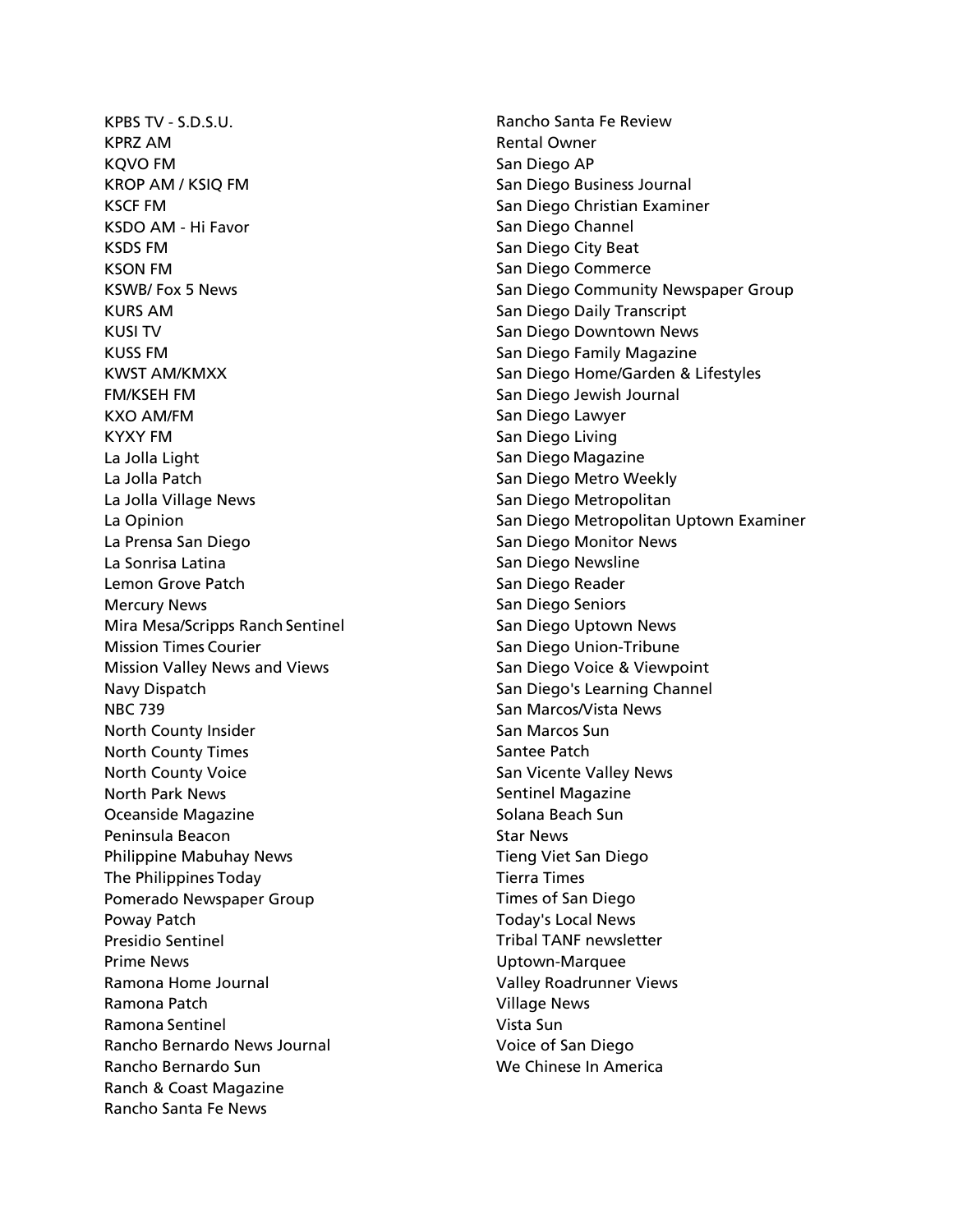| We Chinese In America Weekend | <b>XHTZ FM</b> |
|-------------------------------|----------------|
| XDTV <sub>13</sub>            | <b>XPRS FM</b> |
| <b>XEPE AM</b>                | <b>XLNC FM</b> |
| <b>XEWT Televisa</b>          | <b>XLTN FM</b> |
| <b>XHAS Telemundo 33 News</b> | <b>XPRS AM</b> |
| <b>XHRM FM</b>                | <b>XSUR</b>    |
| <b>XHTY Uniradio</b>          | <b>XTRA FM</b> |
|                               | <b>ZETA</b>    |

## <span id="page-23-0"></span>A.2 Orange and Riverside Counties Media Outlets

Los Angeles Times – zoned editions Orange County Business Journal Orange County Register Riverside Press Enterprise The Californian

#### <span id="page-23-1"></span>A.3 Imperial County Media Outlets

Imperial Valley Press

#### <span id="page-23-2"></span>A.4 Tijuana Media Outlets

Baja Times El Mexicano El Sol de Tijuana En Linea Tijuana Frontera La Prensa Mi Enlace Periodico El Latino Tijuana Press Zeta Tijuana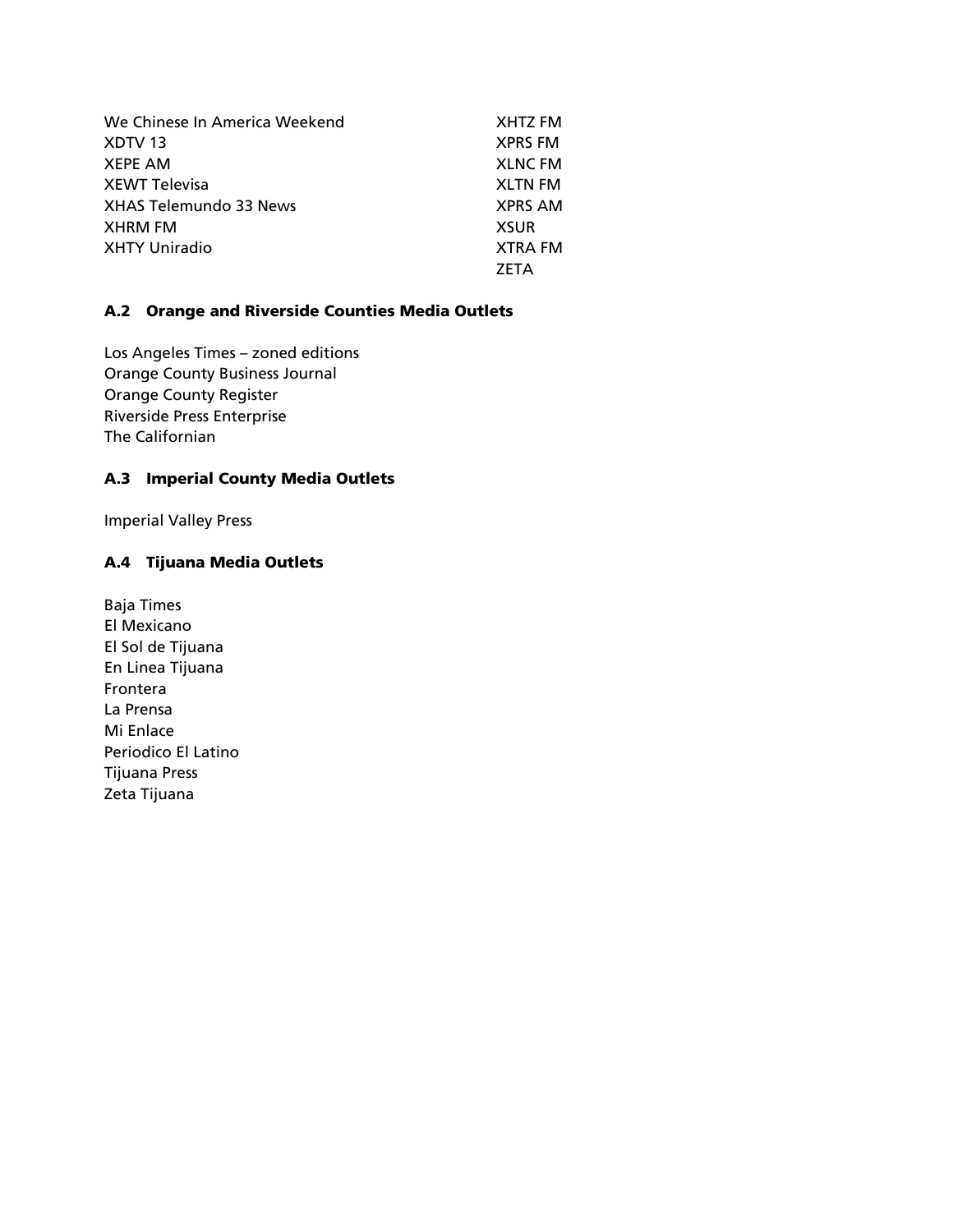#### <span id="page-24-0"></span>APPENDIX B: REGIONAL PLAN STAKEHOLDERS LIST

This list is intended to give a general sense of the stakeholders SANDAG will seek to involve in the process of developing the Regional Plan. The list includes individuals and organizations that expressed interest during the initial outreach process that SANDAG conducted to inform the writing of this PIP, as well as those involved in the development of the 2015 Regional Plan and other outreach efforts SANDAG has conducted. This list should be considered partial, and it will grow and evolve over time. Any additional stakeholders identified during the process that may be interested in the Regional Plan will be added to this list.

AARP San Diego Able-Disabled Advocacy Accessible San Diego Access to Independence Adams Avenue Business Association AECOM All Congregations Together Alliance for Habitat Conservation Alpha Project Alpine and Mountain Empire Chamber of Commerce Alta Planning & Design Alzheimer's and Aging Research Center American Institute of Architects, San Diego American Institute of Architects, San Diego, Urban Design Committee American Lung Association of San Diego American Planning Association, San Diego Section American Society of Landscape Architects Apartment Consultants Inc. Asian Business Association of San Diego Asset Management Group Associated General Contractors of America Association of Environmental Professionals San Diego Automobile Club of Southern California Azalea Park Neighborhood Association Bankers Hill/Park West Community Association Barratt Group Barrio Logan College Institute Barrio Logan Project Area Committee Bayside Community Center Bayview Community Development Corporation BIOCOM Black Mountain Ranch Community Planning Group Bonita Business and Professional Association Bonsall Chamber of Commerce Bonsall Community Sponsor Group Borrego Springs Chamber of Commerce Borrego Springs Community Sponsor Group BRIDGE Housing Corporation - Southern California Bronze Triangle CDC Brookfield San Diego Holdings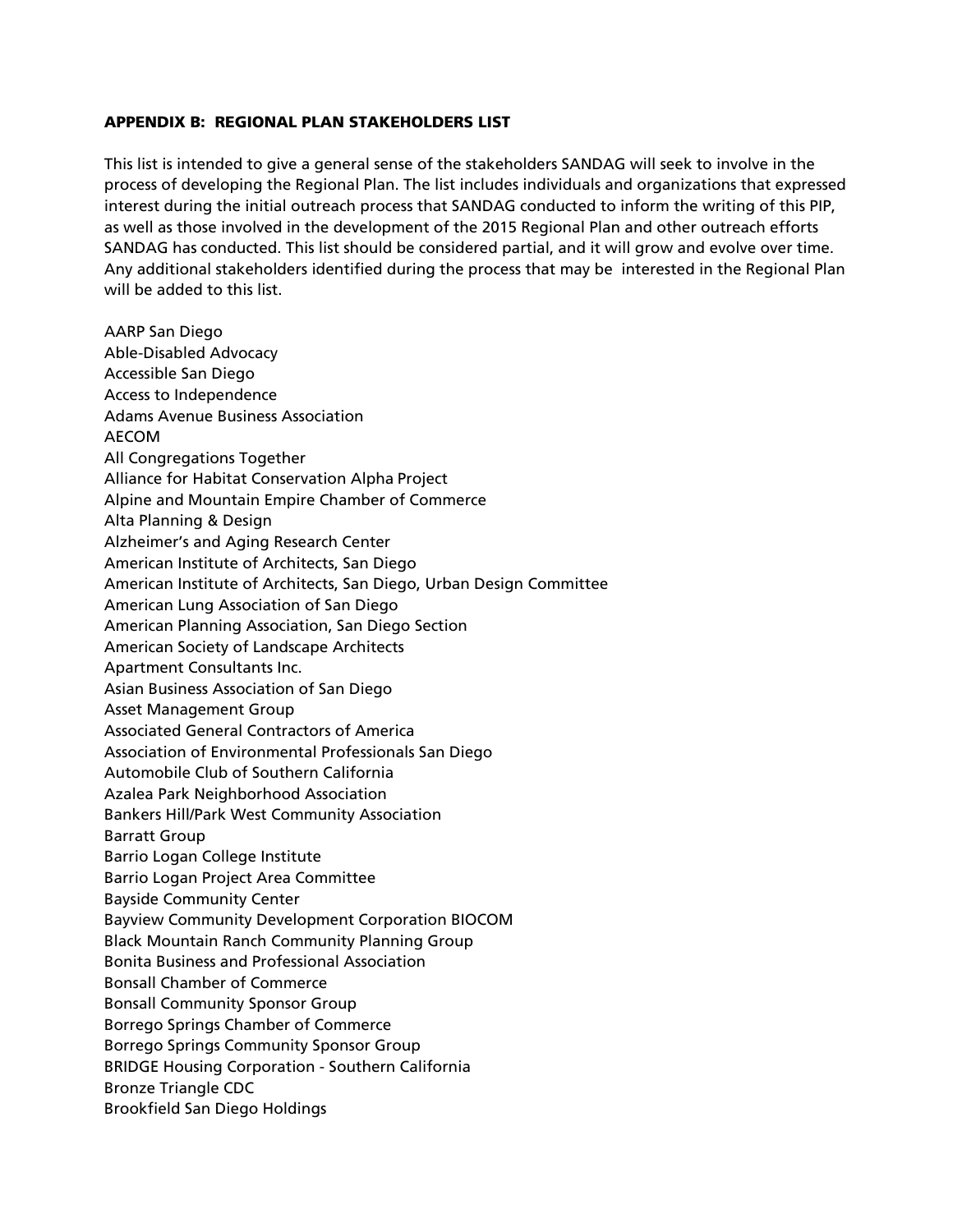Building Industry Association San Diego Building Owners and Managers Association California Air Resources Board California Center for Sustainable Energy California Coastal Coalition California Coastal Commission California Department of Housing and Community Development California Department of Transportation California Native Plant Society San Diego California Nevada Cement Association California Sustainability Alliance California Trucking Association California Public Utilities Commission **CALPIRG** Cal-Prop Investments & Management Campaign for Affordable Housing Capital Growth Properties Inc. Cardiff 101 Main Street Cardiff-By-The-Sea Chamber of Commerce Cardiff School District Carlsbad Chamber of Commerce Carlsbad Economic Development Division Carmel Mountain Ranch Community Committee Carmel Valley Community Planning Board Carmel Valley NOW! Casa Familiar Cassidy Turley BRE Commercial Catalyst Network CB Richard Ellis Inc. CDC Commercial Real Estate Center for Supportive Housing Center on Policy Initiatives Central San Diego Black Chamber of Commerce Centre City Advisory Committee Century 21 Horizon Cherokee Point Neighborhood Association Chicano Federation Chula Vista Chamber of Commerce Chula Vista Community Collaborative Chula Vista Growth Management Oversight Committee Circulate San Diego Citizens Coordinate for Century 3 City Heights Business Association City Heights Community Development Corporation City Heights PAC City of Carlsbad City of Chula Vista City of Coronado City of Del Mar City of El Cajon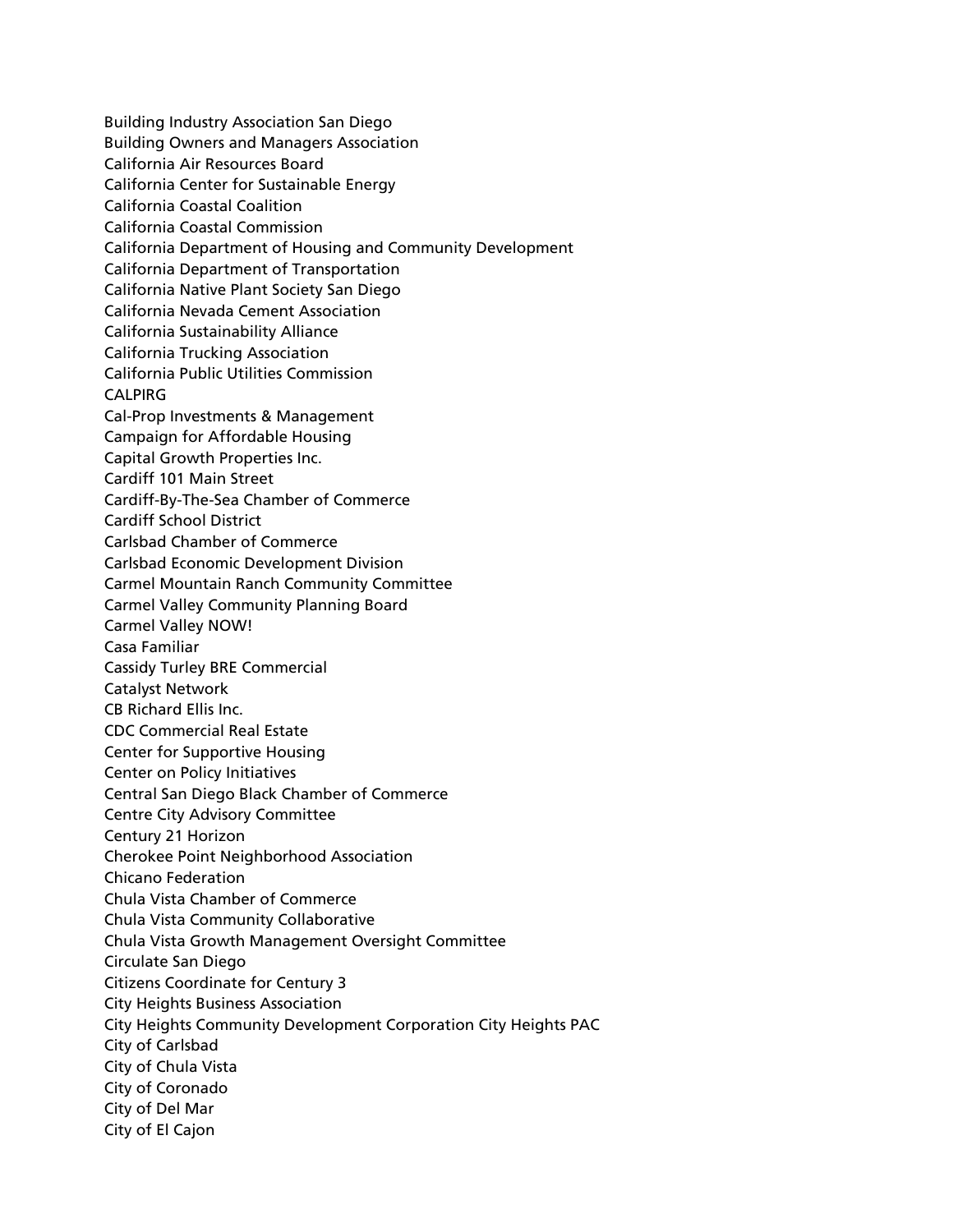City of Encinitas City of Escondido City of Imperial Beach City of La Mesa City of Lemon Grove City of National City City of Oceanside City of Poway City of San Diego City of San Marcos City of Santee City of Solana Beach City of Vista City of San Diego's Committee on Smart Growth and Land Use City of San Diego Disabled Services Advisory Council City/County Reinvestment Task Force CityMark Development Civic San Diego Clairemont Town Council Coalition of Neighborhood Councils College Area Community Planning Board Colliers International Commercial Facilities Inc. Community Associations Institute, San Diego Chapter Community Catalysts of California Community HousingWorks **COMPACT** ConAm Consulate General of Mexico Corky McMillin Companies Cornerstone Property Management Coronado Chamber of Commerce Corporation for Supportive Housing County and City Libraries County of San Diego County of San Diego Department of Public Works County of San Diego Health and Human Services Agency Covey Commercial CrossBorder Business Cushman & Wakefield, Inc. CW Clark Deaf Community Services Del Mar Chamber of Commerce Del Mar Community Planning Board Del Mar Mesa Community Planning Board Department of Defense Department of Homeland Security Dimex Freight Dole Food Company Downtown San Diego Partnership DR Horton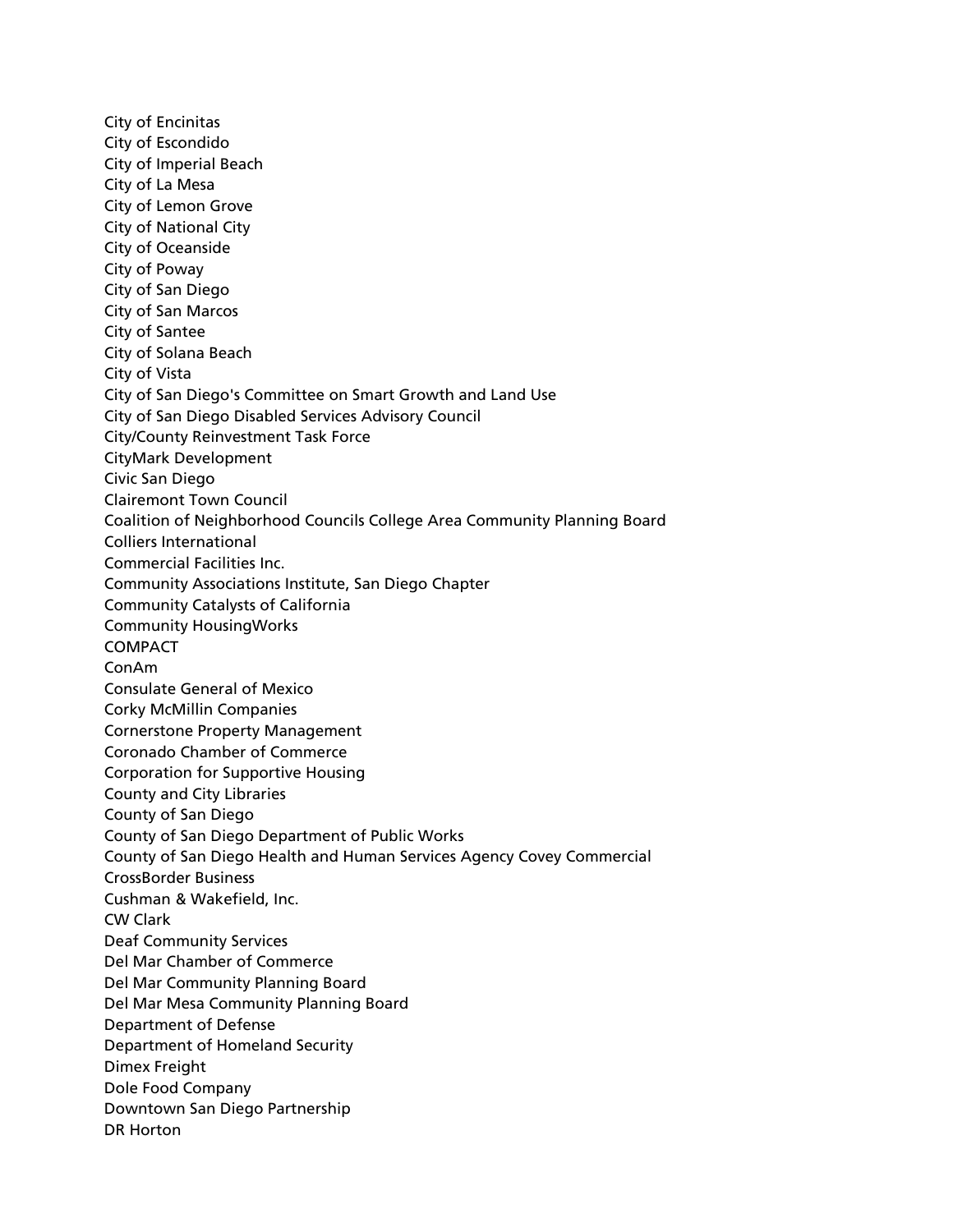Eagle Aggregates East County Action Network East County Economic Development Corporation Eastern Area Communities Planning Committee ECP Commercial El Cajon Business Improvement Association El Cajon Community Collaborative El Cajon Community Development Corporation Elder Housing Complexes Encanto Neighborhoods Community Planning Group Encinitas Chamber of Commerce Encinitas Union School District Endangered Habitats League Environmental Health Coalition Environmental Protection Agency Equinox Center Escondido Chamber of Commerce Environmental Science and Policy - UCSD Evanco Reality Advisors Inc. Fairmont Park Neighborhood Association Fallbrook Chamber of Commerce Fallbrook Community Planning Group Family Health Centers of San Diego Family Resource Center FedEx Corporation Federal Highway Administration Filipino-American Chamber of Commerce of San Diego Friends of Adult Day Health Care Centers Friends of Rose Canyon Friends of Tecolote Canyon Friends of the San Diego River Mouth Federal Highway Administration Federal Transit Administration Gaslamp Quarter Association Gateway Property Management Gay and Lesbian Chamber of Commerce Golden Hill Community Development Corporation Golden Triangle Chamber of Commerce Greater Clairemont Chamber of Commerce Greater Clairemont Mesa Chamber of Commerce Greater Golden Hill CDC Greater Golden Hill Planning Committee Greater San Diego Business Association Green Campus Program - UCSD Grossmont Cuyamaca Community College District Grossmont Union High School districts Hallmark Communities Hidden Meadows Community Sponsor Group Grossmont Union High School District HNTB Corporation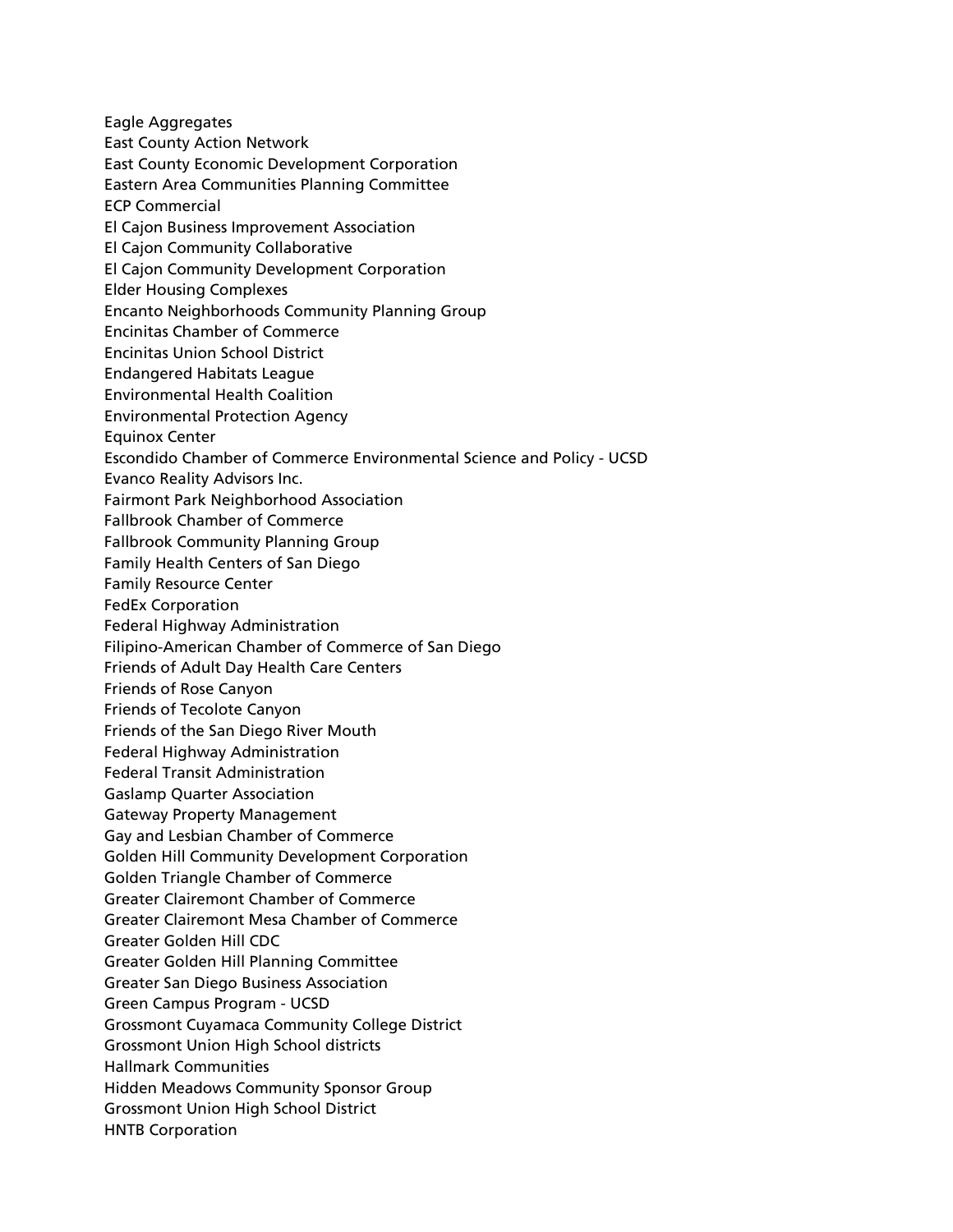Housing Development Partners of San Diego Housing You Matters Hughes Marino I Love A Clean San Diego IBI Group ICLEI – Local Governments for Sustainability USA Inland Pacific Commercial Properties International Energy Agency International Rescue Committee, San Diego International Union of Operating Engineers Local 12 Imperial Beach Chamber of Commerce Imperial County Imperial Valley Economic Development Corporation Industrial Environmental Association of San Diego Inland Pacific Commercial Properties International Rescue Committee, San Diego International Union of Operating Engineers Local 12 Investment Property Management Group Inc. Irving Hughes It's How We Live J. Whalen and Associates Jacobs Family Foundation JHD Planning Jones Lang LaSalle Julian Chamber of Commerce Justice Overcoming Boundaries Juvenile Diabetes Association of San Diego Kearny Mesa Planning Group Kensington-Talmadge Business Association Ken-Tal Planning Committee Kimball Elementary School Kiwanis of San Diego KM Realty Inc. Laborers International Union La Jolla Community Planning Association La Jolla Golden Triangle Rotary Club La Jolla Shores Association La Jolla Town Council La Jolla Traffic and Transportation Board La Jolla Village Community Council Lakeside Chamber of Commerce La Maestra Community Health Centers La Mesa Chamber of Commerce La Mesa Adult Enrichment Center La Mesa Spring Valley School District League of Conservation Voters, San Diego League of Women Voters Ledford Enterprises, Inc. Lee and Associates, Inc.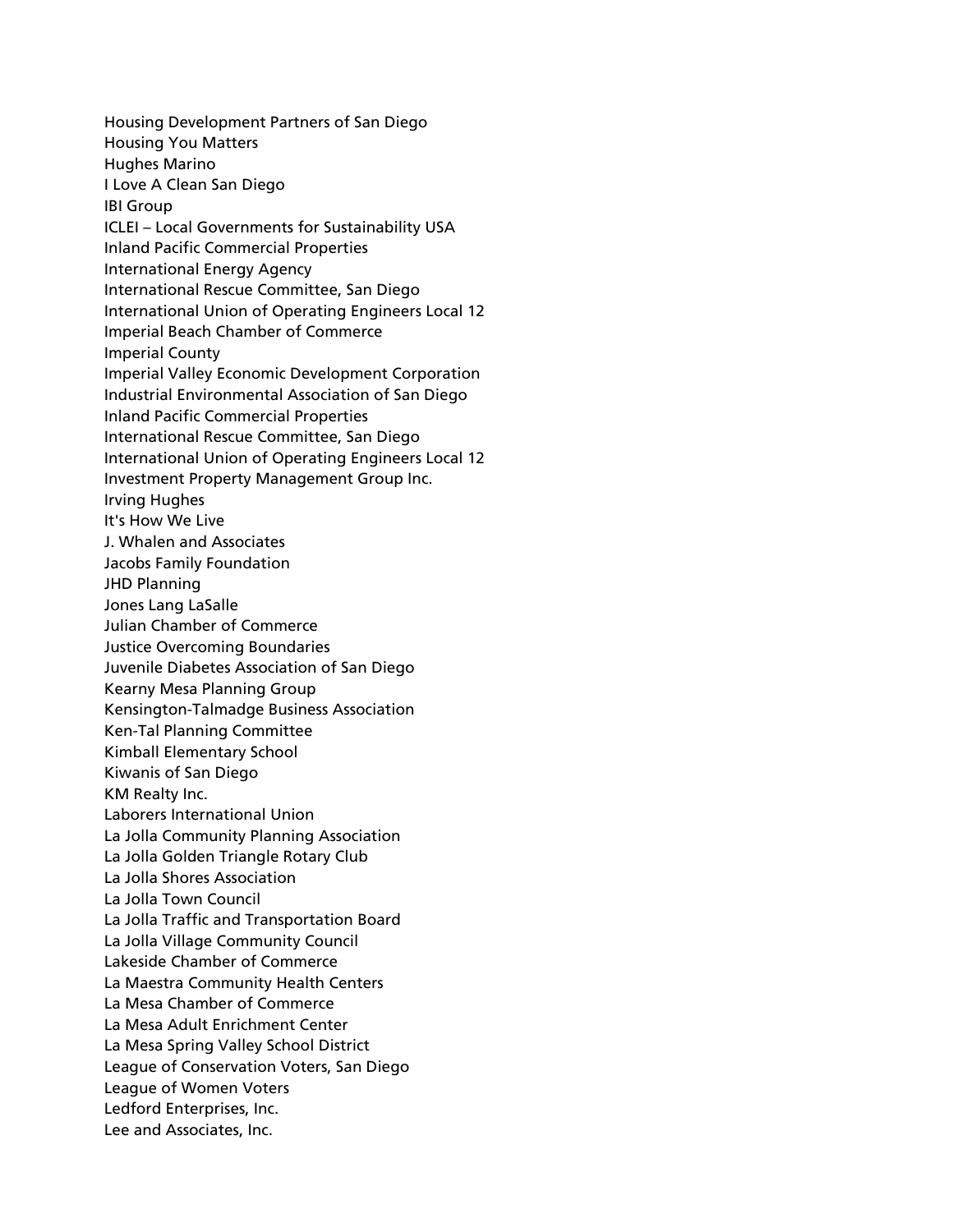Lemon Grove Chamber of Commerce Linda Vista Collaborative Linda Vista Community Planning Committee Little Italy Association Little Italy Residents Association Local Agency Formation Commission MAAC Project Meissner Jacquet Investment Management Services Melroy Property Management Metropolitan Transit System Mid-City Community Action Network Mid-City Rotary Club Midway Community Planning Advisory Committee (North) Mira Costa College Mira Mesa Chamber of Commerce Miramar Ranch North Planning Committee Mission Beach Town Council Mission Hills Town Council Mission Valley Unified Planning Organization NAACP San Diego Youth Council NAIOP Commercial Real Estate Development Association - San Diego National Association of Hispanic Real Estate Professionals National City Chamber of Commerce National City School District National Latino Research Center, California State University of San Marcos National University System Institute for Policy Research Navajo Community Planners, Inc. Neighborhood House Association Nile Sisters Development Initiative North Bay Redevelopment PAC North County Eco Alliance North County Transit District North Park Community Association North Park Main Street North Park Planning Committee North San Diego Chamber of Commerce North San Diego County Association of Realtors North San Diego County NAACP Ocean Beach Community Development Corporation Ocean Beach Town Council Oceanside Chamber of Commerce Oceanside Planning Commission Oceanside Unified School District Old Town Community Planning Committee Old Town San Diego Chamber of Commerce Olivewood Gardens Operation Samahan Otay Mesa Chamber of Commerce Otay Mesa Nestor Community Planning Group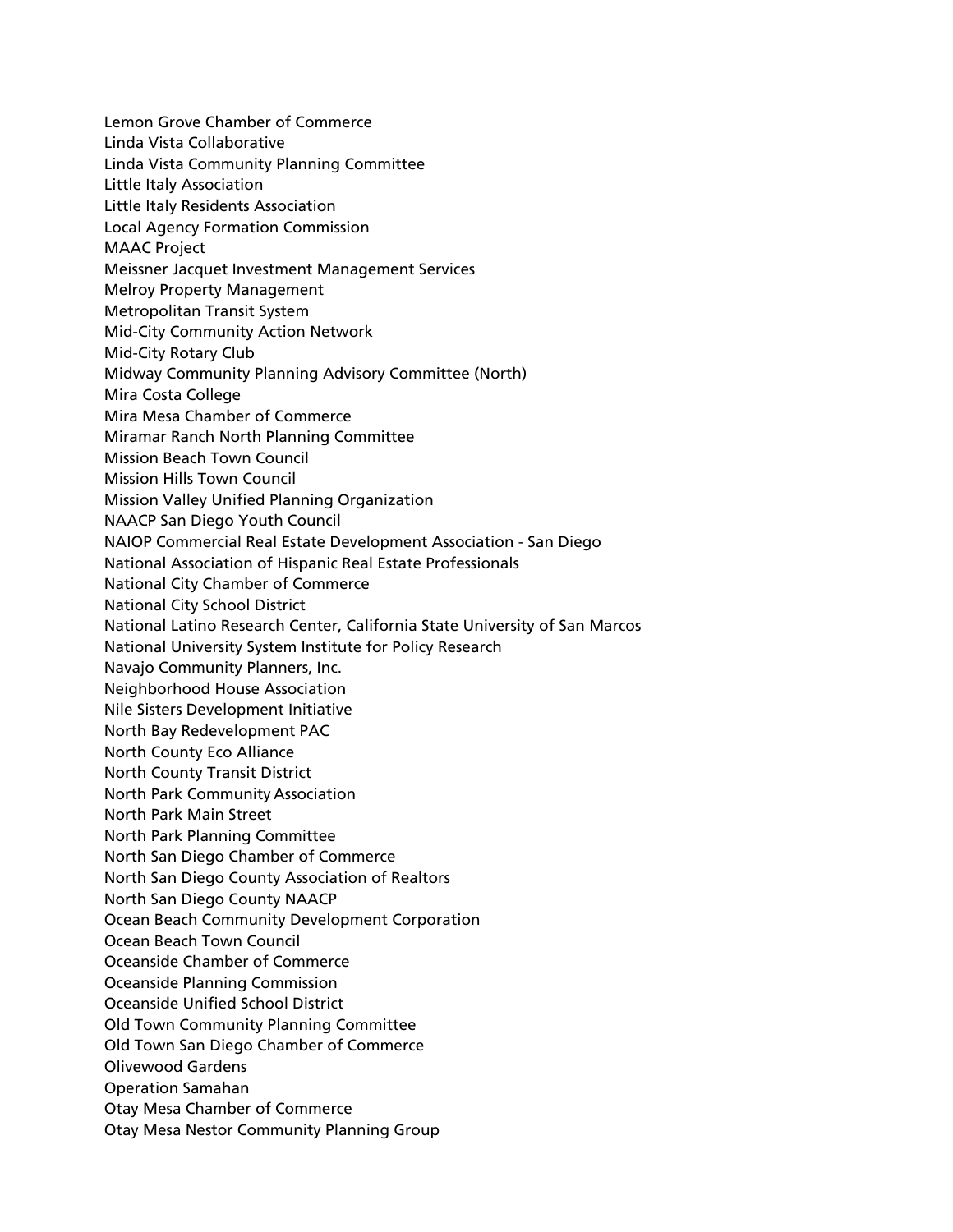Otay Mesa Planning Group Pacific Beach Community Planning Committee Pacific Beach Town Council Pacific Coast Commercial Pala-Pauma Community Sponsor Group Paradise Valley Hospital Parent Institute for Quality Education (PiQUE) Peninsula Chamber of Commerce Peninsula Community Planning Board Penn State University Point Loma Association Poway Chamber of Commerce Prescott Companies Professional HOA Consultants, Inc. Psomas Engineering Quality of Life Coalition Radelow Gittins Rail America Rainbow Community Planning Group Ramona Chamber of Commerce Rancho Bernardo Planning Community Rancho San Diego - Jamul Chamber of Commerce Rancho Santa Fe Association Rapid Transfer Xpress RBF Consulting, Inc. Real Property Management, Inc. Regional Task Force on the Homeless RISE San Diego Rotary Club of San Diego – Youth Service Rotary District 5340 – Youth Exchange Sabre Springs Planning Group Samahan Community Health Center San Diego 350 San Diego American Planning Association San Diego and Imperial Counties Labor Council, AFLCIO San Diego Apartment Association San Diego Archaeological Society San Diego Association of Realtors San Diego Audubon Society San Diego Bicycle Coalition San Diego Building and Construction Trades Council San Diego Business Improvement District Council San Diego Canyonlands San Diego Capital Collaborative San Diego County Air Pollution Control District San Diego City College Associated Students San Diego Coastal Chamber of Commerce San Diego Coastkeeper San Diego Community College District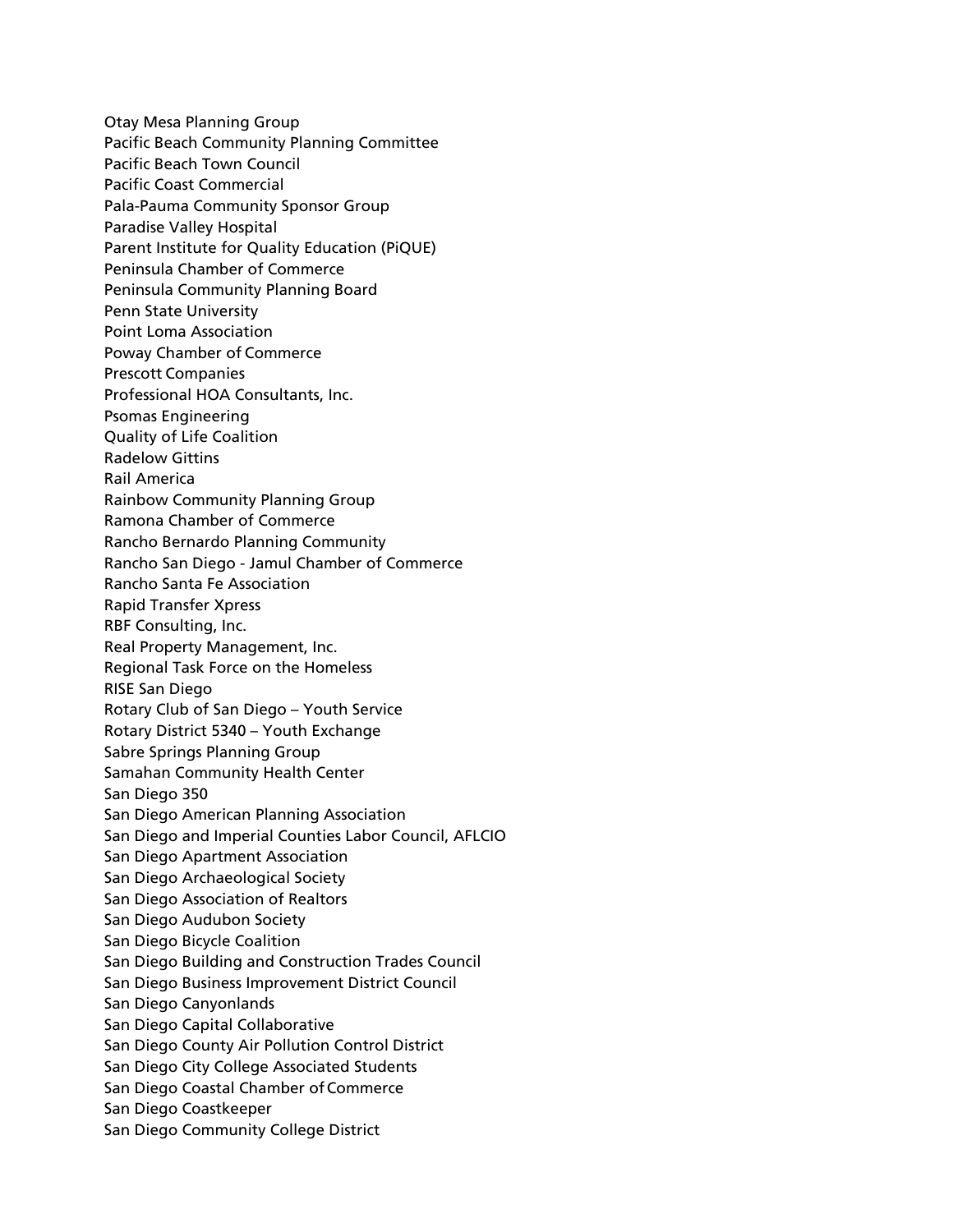San Diego Community HousingCorporation San Diego Convention & Visitors Bureau San Diego Convention Center Corporation San Diego Council of DesignProfessionals San Diego County Aging and Independence Advisory Council San Diego County Air Pollution Control District San Diego County Archaeological Society San Diego County Bicycle Coalition San Diego County Farm Bureau San Diego County Hispanic Chamber of Commerce San Diego County Regional Airport Authority San Diego County Taxpayers Association San Diego County Water Authority San Diego Countywide Alliance of Tenants San Diego Downtown Partnership San Diego East County Chamber of Commerce San Diego Fair Housing Council San Diego Foundation San Diego Habitat for Humanity San Diego Housing Commission San Diego Housing Federation San Diego Interfaith Housing Foundation San Diego Jewish Chamber of Commerce San Diego Local Initiatives Support Corporation San Diego North Chamber of Commerce San Diego North Convention and Visitors Bureau San Diego North Economic Development Council San Diego Organizing Project San Diego Redevelopment Agency San Diego Regional Center San Diego Regional Chamber of Commerce San Diego Regional Economic Development Corporation San Diego Regional Sustainability Partnership San Diego River Coalition San Diego River Conservancy San Diego River Park Foundation San Diego Senior Games Association San Diego Sierra Club San Diego State University Center for Regional Sustainability San Diego Tourism Authority San Diego Unified Port District San Diego Urban Economic Corporation San Diego Urban League San Diego Workforce Partnership San Diego World Trade Center San Diego Youth and Community Services San Diego Youth Commission San Dieguito Planning Group San Dieguito River Park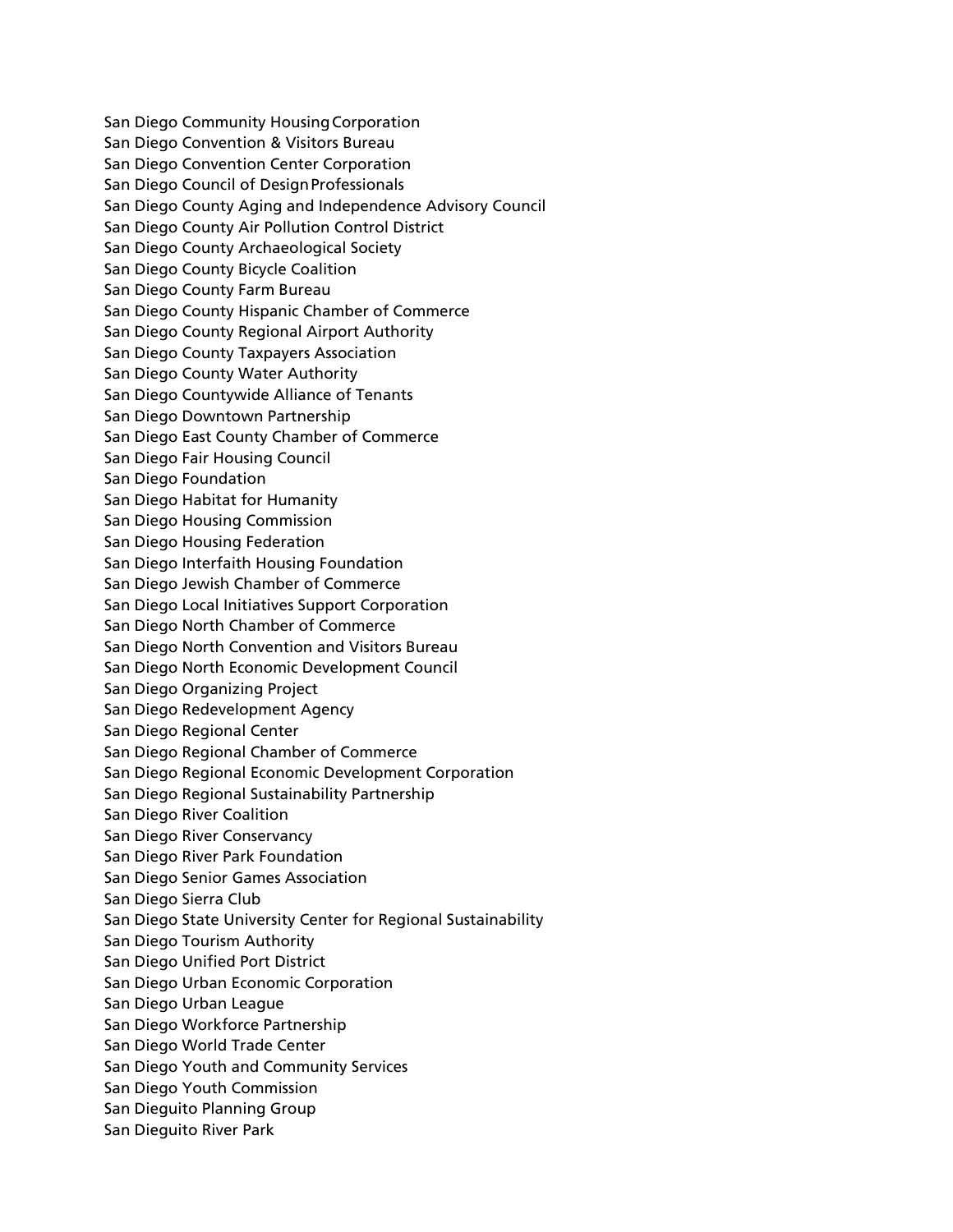San Dieguito River Valley Conservancy San Dieguito Union High School District San Marcos Chamber of Commerce San Ysidro Business Association San Ysidro Chamber of Commerce San Ysidro Community Planning Group Santee Chamber of Commerce Save Our Forest and Ranchlands Scripps Health Scripps Miramar Ranch Planning Group SDSU Associated Students SDSU City Planning Department Sempra Utilities Senior Community Centers Serra Mesa Planning Group Shea Homes Sherman Heights Community Center Sierra Club San Diego Sierra Club – North County Group Skyline-Paradise Hills Planning Committee Social Services Transportation Advisory Council Save Our Forest and Ranchlands Solana Beach Chamber of Commerce Solar Turbines Solana Beach Chamber of Commerce Solana Beach Cycling Club South Bay Community Services South County Economic Development Council Southeastern San Diego Planning Group Southern California Housing Development Corporation Southern California Tribal Chairmen's Association Southwestern College Spectrum Management Spring Valley Chamber of Commerce Spring Valley Youth and Family Coalition St. Vincent de Paul State Farm Insurance Student Sustainability Collective - UCSD Sunrise Property Management Surfrider Foundation Sustainable SDSU Sweetwater ASB Teamsters Union Swami's Cycling Club Teralta West Neighborhood Alliance The Accretive Group of Companies The CSA Edge The Nature Conservancy, San Diego Office The Olson Co. Tierrasanta Community Council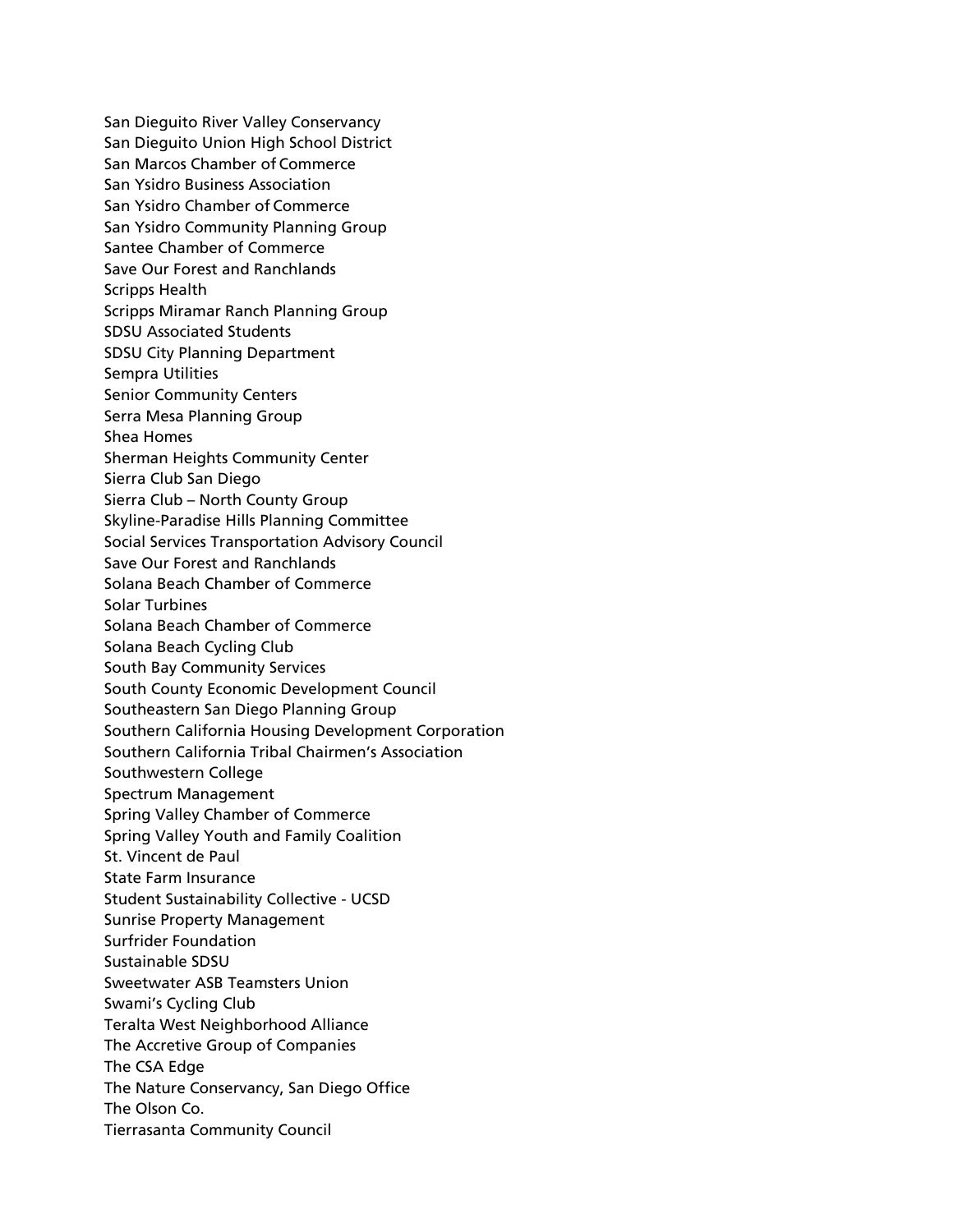Torrey Hills Community Planning Board Property Management Inc.

Transcore

Transit Alliance for a Better North County (TABNC)

- Transportation Corridor Agency
- Trilar Management Group
- Twin Oaks Valley Community Sponsor Group
- U.S. Green Building Council
- USD Sustainability Program
- UCSD Associated Students
- UCSD Sustainability Solutions Institute
- UCSD Systemwide Sustainability
- UCSD Urban Studies and Planning Department
- UCSD Transportation Services
- ULI San Diego/Tijuana Chapter Union of Pan Asian Communities
- University City Community Association
- University City Community Planning Group
- University City Planning Group
- University Heights Community Association Uptown Planners
- Urban Collaborative Project
- Urban League U.S. Department of Defense
- U.S. Department of Transportation
- U.S. Environmental Protection Agency
- USD Sustainability Program
- Valley Center Chamber of Commerce
- Valley Center Community Planning Group
- Veteran Affairs San Diego Healthcare System
- Vista Chamber of Commerce
- Vista Community Clinic
- Voit Companies
- Wakeland Housing & Development Corp.
- Watco Companies
- WildCoast
- Winzler and Kelly
- Women in Transportation Seminar
- **Worldtrans**
- YIMBY Democrats of San Diego County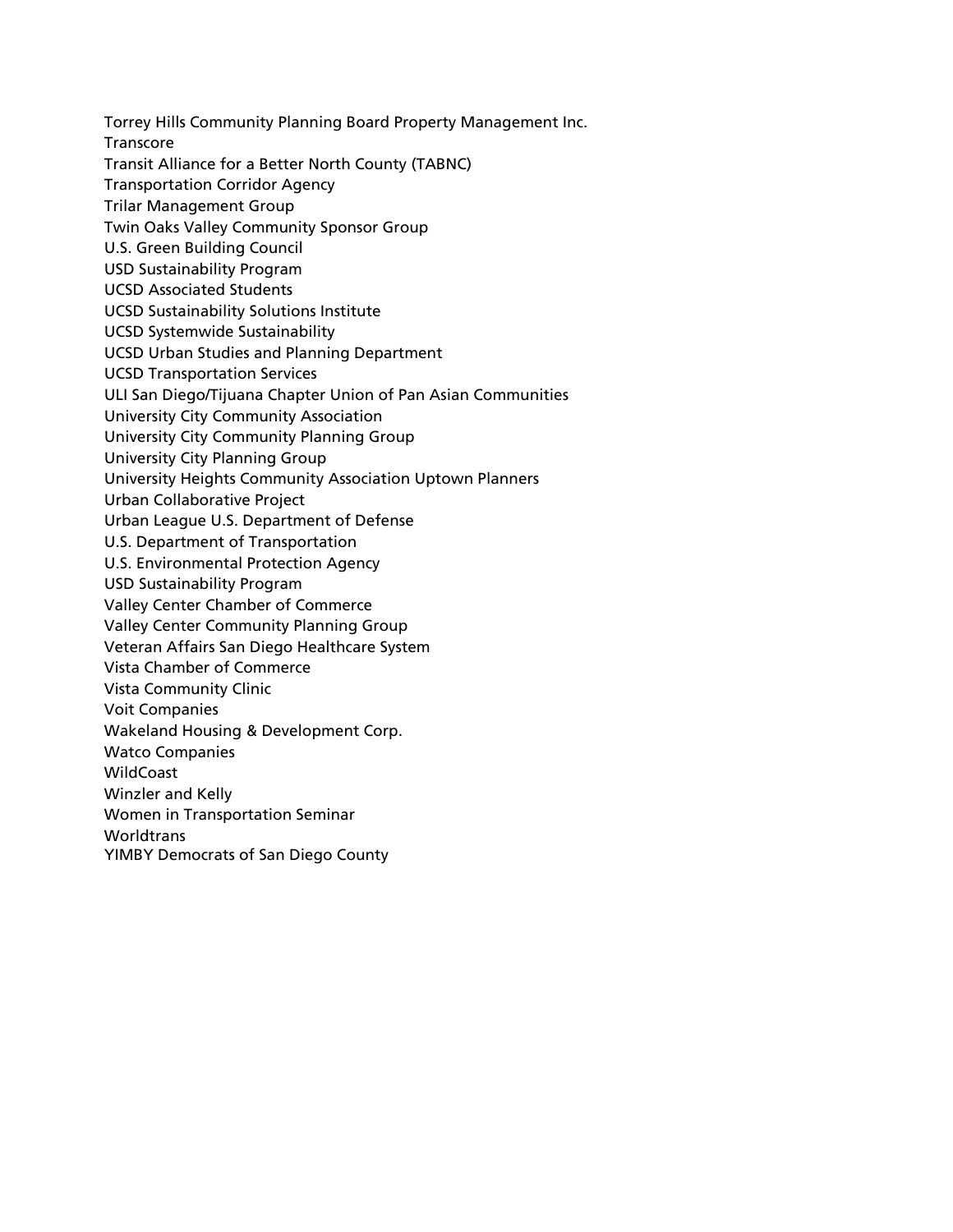#### <span id="page-34-0"></span>APPENDIX C: 2021 REGIONAL PLAN – TRIBAL CONSULTATION PLAN

1. Leadership Meetings Between SANDAG and SCTCA

Engaging the tribal leaders in a smaller setting will enable the leadership to facilitate a meaningful dialogue, which can inform the Tribal Consultation Plan for the 2021 Regional Plan, as well as other regional issues such as transportation funding strategies.

2. Policy Level Dialogue Between SANDAG and SCTCA

At a timely and meaningful moment in the process of developing the 2021 Regional Plan, two types of policy meetings may be convened:

- San Diego Regional Tribal Summit: The Boards of SANDAG and the SCTCA will convene to discuss key policy issues for inclusion in the Regional Plan and a potential collaborative agenda.
- Joint meeting of the SANDAG Borders Committee and SCTCA: A subcommittee of the SANDAG Borders Committee and the SCTCA will convene to discuss policy issues relevant to the development of the 2021 Regional Plan.

The policy level discussions will be informed by a policy paper developed through workshops held with area experts from the tribes.

The discussion will include collaborative strategies and strategic actions that can be taken on identified policy issues. The strategic actions agreed upon in the Summit will be included in the Regional Plan, as well as issues of concern to tribal nations.

3. Transportation Issues Collaboration

The Interagency Technical Working Group on Tribal Transportation Issues (Working Group) will serve as the Advisory Group for the transportation elements of the Regional Plan and implementation of the *Intraregional Tribal Transportation Strategy* developed as a near-term action of the Regional Plan.

At key decision-making points for the 2021 Regional Plan, the Working Group will serve as a forum to provide recommendations on tribal transportation issues to the SCTCA for consideration and relay this input to the SANDAG Transportation Committee through their representation on that Policy Advisory Committee.

4. Incorporate Tribal Issues into the Draft Regional Plan

Collaborate on drafting Tribal Consultation Chapter and other tribal elements in the draft Regional Plan.

Incorporate strategic actions identified at the Summit and Joint Borders/SCTCA meetings.

5. Collaborate on Outreach for the Draft Regional Plan

The SCTCA will support outreach to all tribal nations to collect input/comments on the draft 2021